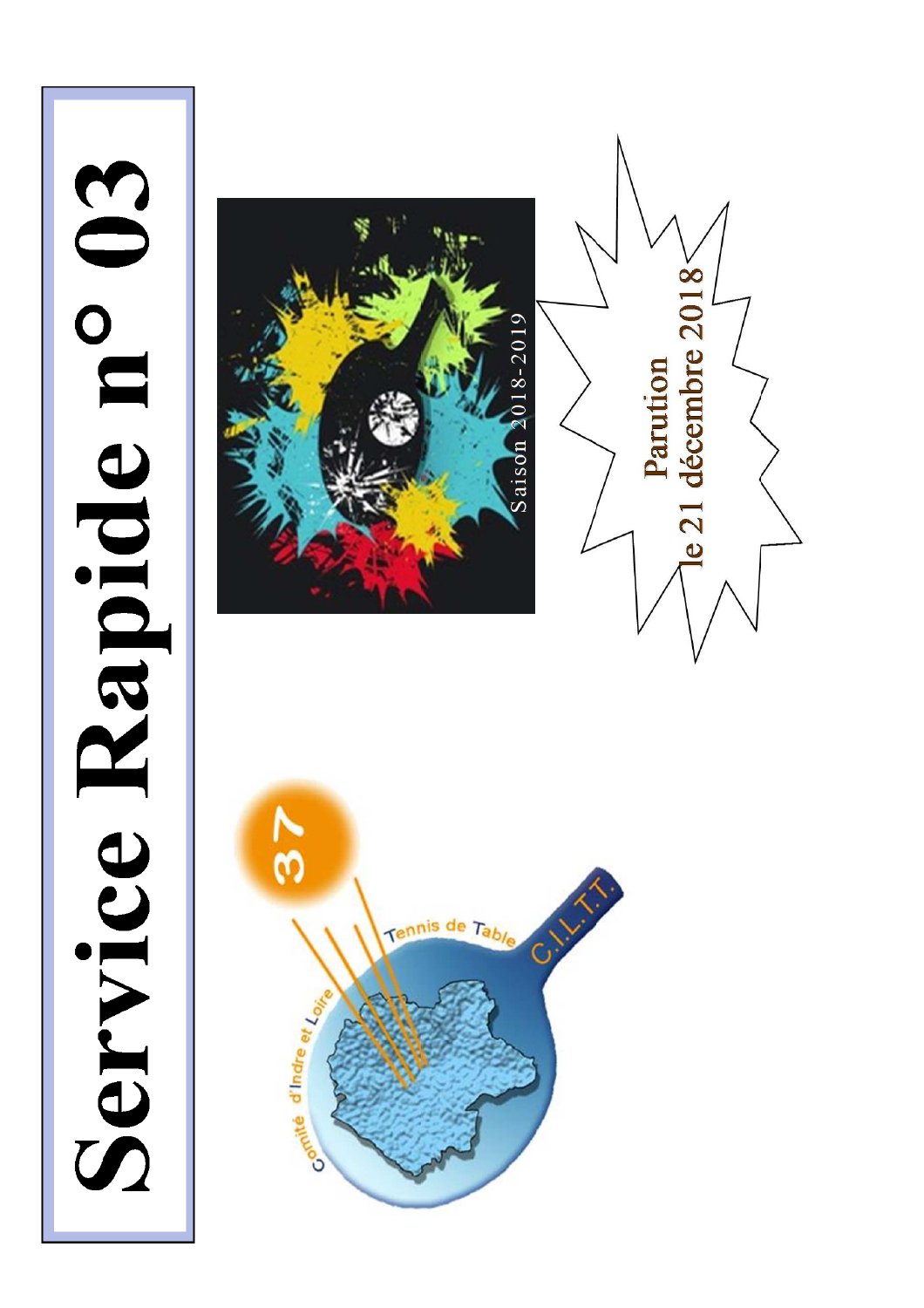# **PRE-REGIONALE**

### **6ème journée**

| CS MEMBROLLAIS TT 1        | - A.S. FONDETTES 4           | 3              | 11             |    |                                   |                 |   |   |                |     |          |     |
|----------------------------|------------------------------|----------------|----------------|----|-----------------------------------|-----------------|---|---|----------------|-----|----------|-----|
| TT JOUE LES TOURS 5        | - C.P. VEIGNE 1              | 9              | 5              | Rg | Equipe                            | <b>PT</b>       | J | v | N              | D I | PIF      |     |
| Exempt                     | - BEAUJARDIN BCT 1           |                |                |    | A.S. FONDETTES 4                  | 22              | 8 |   | 0 <sup>1</sup> |     | 0        |     |
| ST AVERTIN SPORTS TT 3     | - AS VERETZ TT 2             | 6              | 8              |    | <b>ES LA VILLE-AUX-DAMES TT 2</b> | 20              | 8 | 6 | 0 <sup>1</sup> |     |          |     |
| ES LA VILLE-AUX-DAMES TT 2 | - U.S.E. AVOINE-BEAUMONT 1   | 8              | 6              |    | <b>ST AVERTIN SPORTS TT 3</b>     | 17              | 8 |   |                | 3   |          |     |
| 7ème journée               |                              |                |                |    | AS VERETZ TT 2                    | 17              | 8 |   |                | 3   | $\Omega$ |     |
| C.P. VEIGNE 1              | - CS MEMBROLLAIS TT 1        | $\overline{7}$ | $\overline{7}$ | 5  | <b>ITT JOUE LES TOURS 5</b>       | 15              | 8 | 3 |                | 4   | 0        | - C |
| TT JOUE LES TOURS 5        | - ES LA VILLE-AUX-DAMES TT 2 | 3              | 11             |    | <b>BEAUJARDIN BCT 1</b>           | 15              | 8 | 3 |                |     |          |     |
| A.S. FONDETTES 4           | - Exempt                     |                |                |    | C.P. VEIGNE 1                     | 14              | 8 | 3 |                | 3   |          |     |
| <b>BEAUJARDIN BCT 1</b>    | - ST AVERTIN SPORTS TT 3     | 5              | 9              |    | <b>U.S.E. AVOINE-BEAUMONT 1</b>   | 12 <sup>2</sup> | 8 | 2 | 0              | 6   |          |     |
| AS VERETZ TT 2             | - U.S.E. AVOINE-BEAUMONT 1   | 5              | 9              | 9  | <b>CS MEMBROLLAIS TT 1</b>        | 11              | 8 |   |                | 6   |          |     |
| 8ème journée               |                              |                |                |    |                                   |                 |   |   |                |     |          |     |
| <b>CS MEMBROLLAIS TT 1</b> | - TT JOUE LES TOURS 5        |                | 4 10           |    |                                   |                 |   |   |                |     |          |     |
| Exempt                     | - C.P. VEIGNE 1              |                |                |    |                                   |                 |   |   |                |     |          |     |
| ST AVERTIN SPORTS TT 3     | - A.S. FONDETTES 4           | 8              | 6              |    |                                   |                 |   |   |                |     |          |     |
| U.S.E. AVOINE-BEAUMONT 1   | - BEAUJARDIN BCT 1           | 6              | 8              |    |                                   |                 |   |   |                |     |          |     |
| ES LA VILLE-AUX-DAMES TT 2 | - AS VERETZ TT 2             | 11             | 3              |    |                                   |                 |   |   |                |     |          |     |

| UJ MEMDRULLAIJ I I I       | - A.S. FUNDET I ES 4         | د  |    |    |                               |                 |    |     |          |    |                |                  |
|----------------------------|------------------------------|----|----|----|-------------------------------|-----------------|----|-----|----------|----|----------------|------------------|
| TT JOUE LES TOURS 5        | - C.P. VEIGNE 1              | 9  | 5  | Rg | Equipe                        | <b>PT</b>       | JI | v   | N.       | DΙ | PIF            |                  |
| Exempt                     | - BEAUJARDIN BCT 1           |    |    |    | A.S. FONDETTES 4              | 22              | 8  |     | 0        |    |                | $\overline{1}$ 0 |
| ST AVERTIN SPORTS TT 3     | - AS VERETZ TT 2             | 6  | 8  |    | 2 ES LA VILLE-AUX-DAMES TT 2  | 20              | 8  | -6  | 0        |    |                | 0 <sub>0</sub>   |
| ES LA VILLE-AUX-DAMES TT 2 | - U.S.E. AVOINE-BEAUMONT 1   | 8  | 6  |    | 3 IST AVERTIN SPORTS TT 3     |                 | 8  |     |          | 3  | $01$ 0         |                  |
| 7ème journée               |                              |    |    |    | 4 AS VERETZ TT 2              |                 | 8  |     |          | 3  | $01$ 0         |                  |
| C.P. VEIGNE 1              | - CS MEMBROLLAIS TT 1        | 7  |    |    | 5 <b>ITT JOUE LES TOURS 5</b> | 15 I            | 8  | - 3 |          |    | $01$ 0         |                  |
| TT JOUE LES TOURS 5        | - ES LA VILLE-AUX-DAMES TT 2 | 3  | 11 |    | 6 BEAUJARDIN BCT 1            | 15 I            | 8  | -3  |          |    | $01$ 0         |                  |
| A.S. FONDETTES 4           | - Exempt                     |    |    |    | C.P. VEIGNE 1                 | 14 I            | 8  |     |          | 3  | $\overline{0}$ |                  |
| <b>BEAUJARDIN BCT 1</b>    | - ST AVERTIN SPORTS TT 3     | 5  | 9  |    | 8 U.S.E. AVOINE-BEAUMONT 1    | 12 <sub>1</sub> | 8  |     | $\Omega$ | 6  | $01$ 0         |                  |
| AS VERETZ TT 2             | - USE AVOINE-BEAUMONT 1      | 5. | -9 |    | 9 CS MEMBROLLAIS TT 1         | 11 8 8          |    |     |          |    | 0 <sub>0</sub> |                  |



# **DEPARTEMENTALE 1**

**POULE A**

### **5ème journée**

| R.C. BALLAN 2             | 11              | 7              | Rg | Equipe                     | <b>PT</b>                                                                                                                                                     |                | N              | D          |                |                                            |
|---------------------------|-----------------|----------------|----|----------------------------|---------------------------------------------------------------------------------------------------------------------------------------------------------------|----------------|----------------|------------|----------------|--------------------------------------------|
| TT CORMERY-TRUYES 2       | $\overline{4}$  | 14             |    | <b>TT CORMERY-TRUYES 2</b> | 21                                                                                                                                                            |                | 0              | $^{\circ}$ | 0 <sup>1</sup> | 0                                          |
| P.L. PAUL BERT 1          | 16              | 2              |    |                            | 19                                                                                                                                                            | 6              | $\overline{0}$ |            |                |                                            |
| <b>RS ST CYR/LOIRE 3</b>  | 4               | 14             |    |                            | 14                                                                                                                                                            | 3              |                | 3          |                | - 0                                        |
|                           |                 |                |    |                            | 12                                                                                                                                                            | 2              |                | 4          |                |                                            |
| AS VERETZ TT 3            | 15              | 3              | 5  |                            | 12                                                                                                                                                            | 2              |                | 4          |                | - 0                                        |
| U.S. CHAMBRAY-LES-TOURS 2 | 15              | 3              | 6  |                            | 12                                                                                                                                                            | $\overline{2}$ | 2              | 2          |                | 0                                          |
| U.S. GENILLE TT 2         | 6               | 12             |    |                            | 12                                                                                                                                                            |                | 3              | 3          |                | - 0                                        |
| <b>RS ST CYR/LOIRE 3</b>  | 9               | 9              | 8  |                            | 9                                                                                                                                                             |                | $\mathbf{0}$   | 6          |                |                                            |
|                           |                 |                |    |                            |                                                                                                                                                               |                |                |            |                |                                            |
| US RENAUDINE TT 3         | 10 <sup>1</sup> | 8              |    |                            |                                                                                                                                                               |                |                |            |                |                                            |
| TT CORMERY-TRUYES 2       | 8               | 10             |    |                            |                                                                                                                                                               |                |                |            |                |                                            |
| R.C. BALLAN 2             | 11              | $\overline{7}$ |    |                            |                                                                                                                                                               |                |                |            |                |                                            |
| P.L. PAUL BERT 1          |                 | 11             |    |                            |                                                                                                                                                               |                |                |            |                |                                            |
|                           |                 |                |    |                            | <b>U.S. GENILLE TT 2</b><br>AS VERETZ TT 3<br>US RENAUDINE TT 3<br>R.C. BALLAN 2<br><b>RS ST CYR/LOIRE 3</b><br>P.L. PAUL BERT 1<br>U.S. CHAMBRAY-LES-TOURS 2 |                |                |            |                | PF<br>0 <sup>0</sup><br>$0$   0<br>$0$   0 |

### **POULE B**

| 5ème journée             |                          |                |                |    |                            |                 |   |                |                |                |                |     |
|--------------------------|--------------------------|----------------|----------------|----|----------------------------|-----------------|---|----------------|----------------|----------------|----------------|-----|
| ES OESIENNE TT 2         | TT JOUE LES TOURS 7      | 11             | $\overline{7}$ | Rg | Equipe                     | <b>PT</b>       |   | V              | N              | D              | PIF            |     |
| LANGEAIS-CINQ MARS 2     | A.S. FONDETTES 5         | 5              | 13             |    | <b>A.S. FONDETTES 5</b>    | 21              |   |                | 0              | 0              | 0              |     |
| <b>RS ST CYR/LOIRE 2</b> | T.T. BENAISIEN 1         | 12             | 6              |    | <b>IRS ST CYR/LOIRE 2</b>  | 16              |   | 4              |                | 2              | 0              | -0  |
| <b>TT CHINONAIS 3</b>    | A.S.T.T. ESVRES 1        | $\overline{7}$ | 11             |    | LANGEAIS-CINQ MARS 2       | 16              |   | 4              |                | 2              | 0              | O   |
| <u>6ème journée</u>      |                          |                |                |    | A.S.T.T. ESVRES 1          | 15              |   | 4              | $\overline{0}$ | 3              | 0              | - 0 |
| A.S. FONDETTES 5         | ES OESIENNE TT 2         | 15             | 3              |    | <b>T.T. BENAISIEN 1</b>    | 13              |   | 3              | $\overline{0}$ | 4              | 0              | C   |
| LANGEAIS-CINQ MARS 2     | <b>TT CHINONAIS 3</b>    | 11             | 7              | 6  | <b>ES OESIENNE TT 2</b>    | 12 <sup>°</sup> |   | $\overline{2}$ |                | 4              | 0              | O   |
| TT JOUE LES TOURS 7      | <b>RS ST CYR/LOIRE 2</b> | 9              | 9              |    | <b>TT JOUE LES TOURS 7</b> | 12              |   | 2              |                | 4              | 0              | O   |
| T.T. BENAISIEN 1         | A.S.T.T. ESVRES 1        | 8              | 10             | 8  | <b>TT CHINONAIS 3</b>      |                 | 7 | $\Omega$       | $\overline{0}$ | $\overline{7}$ | 0 <sup>1</sup> |     |
| 7ème journée             |                          |                |                |    |                            |                 |   |                |                |                |                |     |
| ES OESIENNE TT 2         | LANGEAIS-CINQ MARS 2     | 9              | 9              |    |                            |                 |   |                |                |                |                |     |
| RS ST CYR/LOIRE 2        | A.S. FONDETTES 5         | 5              | 13             |    |                            |                 |   |                |                |                |                |     |
| A.S.T.T. ESVRES 1        | TT JOUE LES TOURS 7      | 8              | 10             |    |                            |                 |   |                |                |                |                |     |
| <b>TT CHINONAIS 3</b>    | T.T. BENAISIEN 1         | 5              | 13             |    |                            |                 |   |                |                |                |                |     |

| 7  | Rg | Equipe               | PT | J | ν | N | D | Ρ | F |
|----|----|----------------------|----|---|---|---|---|---|---|
| 13 |    | A.S. FONDETTES 5     | 21 | 7 | 7 | 0 | 0 | 0 | 0 |
| 6  | 2  | RS ST CYR/LOIRE 2    | 16 | 7 | 4 | 1 | 2 | 0 | 0 |
| 11 | 3  | LANGEAIS-CINQ MARS 2 | 16 | 7 | 4 | 1 | 2 | 0 | 0 |
|    | 4  | A.S.T.T. ESVRES 1    | 15 | 7 | 4 | 0 | 3 | 0 | 0 |
| 3  | 5  | T.T. BENAISIEN 1     | 13 | 7 | 3 | 0 | 4 | 0 | 0 |
| 7  | 6  | ES OESIENNE TT 2     | 12 | 7 | 2 | 1 | 4 | 0 | 0 |
| 9  |    | TT JOUE LES TOURS 7  | 12 | 7 | 2 | 1 | 4 | 0 | 0 |
| 10 | 8  | TT CHINONAIS 3       | 7  |   | O | ი |   |   |   |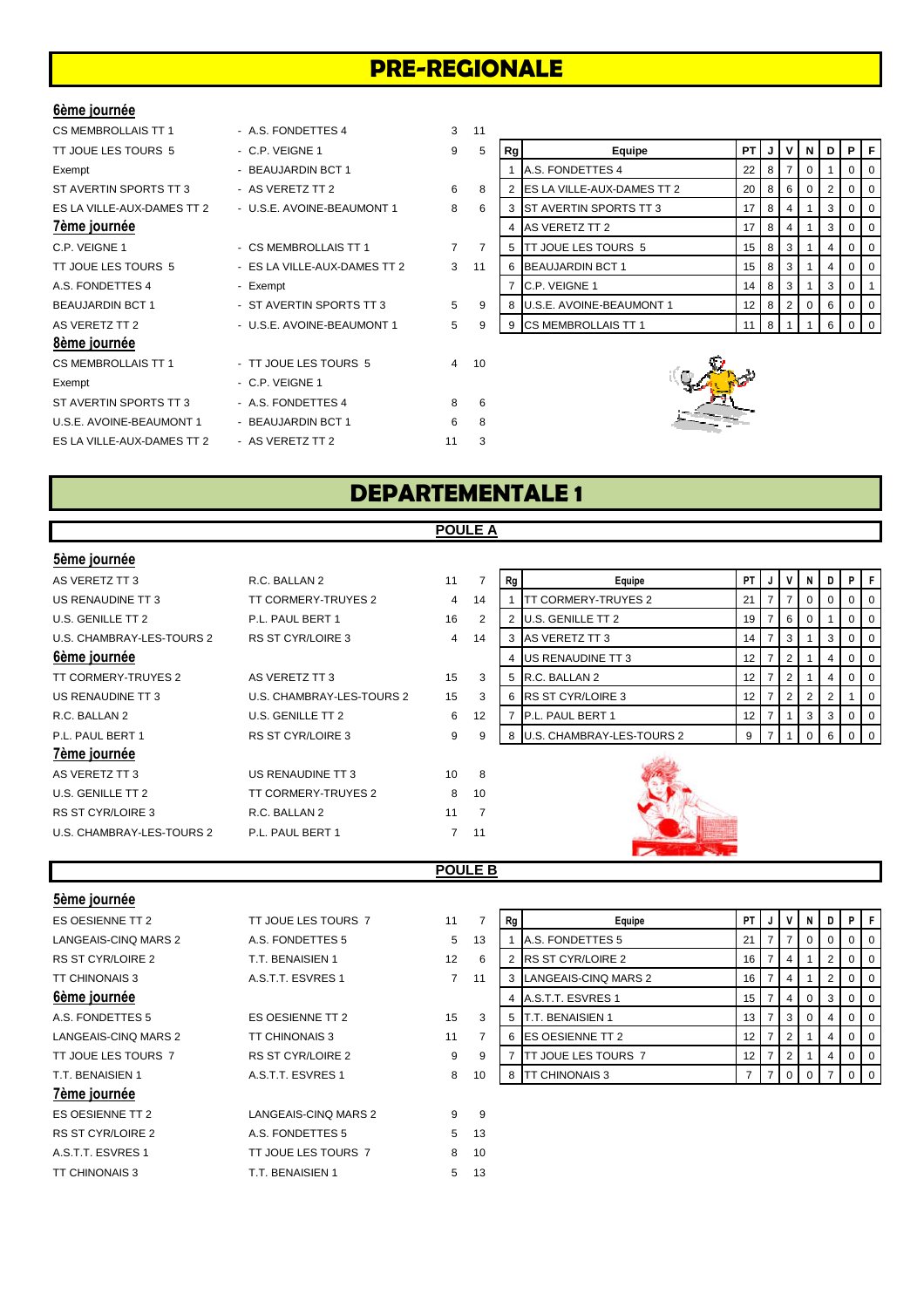# **DEPARTEMENTALE 2**

# **POULE A**

### **5ème journée**

| 4S TOURS T.T. 13  | - US LA RICHE TT 1           | 7              | 11             |
|-------------------|------------------------------|----------------|----------------|
| C.E.S. TOURS 1    | - A.S. LUYNES T.T 3          | 9              | 9              |
| RS ST CYR/LOIRE 4 | - ES LA VILLE-AUX-DAMES TT 3 | 5              | 13             |
| LARCAY T.T. 1     | - ES RIDELLOIS TT 1          | 10             | 8              |
| 6ème journée      |                              |                |                |
| A.S. LUYNES T.T 3 | - 4S TOURS T.T. 13           | 9              | 9              |
| C.E.S. TOURS 1    | - LARCAY T.T. 1              | F              | 18             |
| US LA RICHE TT 1  | - RS ST CYR/LOIRE 4          | 14             | $\overline{4}$ |
|                   |                              | 12             | 6              |
| 7ème journée      |                              |                |                |
| 4S TOURS T.T. 13  | - C.E.S. TOURS 1             | 4              | 14             |
| RS ST CYR/LOIRE 4 | - A.S. LUYNES T.T 3          | 11             | 7              |
| ES RIDELLOIS TT 1 | - US LA RICHE TT 1           | 10             | 8              |
| LARCAY T.T. 1     | - ES LA VILLE-AUX-DAMES TT 3 | $\overline{7}$ | 11             |
|                   |                              |                |                |

| C.E.S. TOURS 1             | - A.S. LUYNES T.T 3          | 9              |    |    |                                    |           |   |          |                |           |
|----------------------------|------------------------------|----------------|----|----|------------------------------------|-----------|---|----------|----------------|-----------|
| RS ST CYR/LOIRE 4          | - ES LA VILLE-AUX-DAMES TT 3 | 5              | 13 | Rg | Equipe                             | <b>PT</b> |   | N.       | DΙ             | PF        |
| LARCAY T.T. 1              | - ES RIDELLOIS TT 1          | 10             | 8  |    | <b>IES LA VILLE-AUX-DAMES TT 3</b> | 20        |   |          |                | $0$   $0$ |
| 6ème journée               |                              |                |    |    | US LA RICHE TT 1                   | 16        |   |          |                | $0$   0   |
| A.S. LUYNES T.T 3          | $-4S$ TOURS T.T. 13          | 9              | 9  |    | LARCAY T.T. 1                      | 15        | 4 | $\Omega$ | 3              | $0$   $0$ |
| C.E.S. TOURS 1             | - LARCAY T.T. 1              | F.             | 18 |    | 4 C.E.S. TOURS 1                   | 15        |   |          |                |           |
| US LA RICHE TT 1           | - RS ST CYR/LOIRE 4          | 14             | 4  |    | 5 4S TOURS T.T. 13                 | 14        |   |          | 3              | $0$   $0$ |
| ES LA VILLE-AUX-DAMES TT 3 | - ES RIDELLOIS TT 1          | 12             | 6  |    | 6 <b>ES RIDELLOIS TT 1</b>         | 13        |   | $\Omega$ | 4              | $0$   $0$ |
| 7ème journée               |                              |                |    |    | A.S. LUYNES T.T 3                  | 9         |   | 2        | 5 <sup>1</sup> | $0$   $0$ |
| 4S TOURS T.T. 13           | - C.E.S. TOURS 1             | $\overline{4}$ | 14 |    | 8 RS ST CYR/LOIRE 4                | 8         |   |          | 5              |           |
|                            |                              |                |    |    |                                    |           |   |          |                |           |

### **POULE B**

| 5ème journée              |                       |    |                |    |                             |           |                |   |   |                |                |                         |
|---------------------------|-----------------------|----|----------------|----|-----------------------------|-----------|----------------|---|---|----------------|----------------|-------------------------|
| ES OESIENNE TT 3          | - TT JOUE LES TOURS 8 | 15 | 3              |    |                             |           |                |   |   |                |                |                         |
| US RENAUDINE TT 4         | - A.S. FONDETTES 6    | 5  | 13             |    |                             |           |                |   |   |                |                |                         |
| <b>TT CASTELVALERIE 1</b> | - TT PARCAY MESLAY 2  | 12 | 6              | Rg | Equipe                      | <b>PT</b> |                |   | N | D I            | P.             | l F                     |
| A.C. AMBOISE 1            | - BEAUJARDIN BCT 2    | 11 | 7              |    | A.S. FONDETTES 6            | 19        |                | 6 |   |                | 0              | $\overline{0}$          |
| 6ème journée              |                       |    |                |    | 2 ES OESIENNE TT 3          | 16        |                | 4 |   | $\overline{2}$ | $0$   0        |                         |
| A.S. FONDETTES 6          | - ES OESIENNE TT 3    | 13 | 5              |    | 3 A.C. AMBOISE 1            | 15        |                | 3 | 2 | 2              | 0              | $\overline{0}$          |
| US RENAUDINE TT 4         | - A.C. AMBOISE 1      | 9  | 9              | 4  | US RENAUDINE TT 4           | 14        |                | 3 |   | 3              | $\overline{0}$ | $\overline{0}$          |
| TT JOUE LES TOURS 8       | - TT CASTELVALERIE 1  | 11 |                | 5  | <b>ITT CASTELVALERIE 1</b>  | 14        |                | 3 |   | 3              | 0              | $\mathbf 0$             |
| TT PARCAY MESLAY 2        | - BEAUJARDIN BCT 2    | 8  | 10             | 6  | <b>ITT JOUE LES TOURS 8</b> | 12        |                | 2 |   | 4              | $\mathbf{0}$   | <b>0</b>                |
| 7ème journée              |                       |    |                |    | <b>BEAUJARDIN BCT 2</b>     | 11        |                | 2 | 0 | 5              | 0              | $\overline{\mathbf{0}}$ |
| ES OESIENNE TT 3          | - US RENAUDINE TT 4   | 15 | 3              |    | 8 TT PARCAY MESLAY 2        | 11        | $\overline{7}$ | 2 | 0 | 5 <sup>1</sup> | $0$   0        |                         |
| <b>TT CASTELVALERIE 1</b> | - A.S. FONDETTES 6    | 11 | $\overline{7}$ |    |                             |           |                |   |   |                |                |                         |
| <b>BEAUJARDIN BCT 2</b>   | - TT JOUE LES TOURS 8 | 12 | 6              |    |                             |           |                |   |   |                |                |                         |
| A.C. AMBOISE 1            | - TT PARCAY MESLAY 2  | 11 | $\overline{7}$ |    |                             |           |                |   |   |                |                |                         |
|                           |                       |    |                |    |                             |           |                |   |   |                |                |                         |

### **POULE C**

| 4S TOURS T.T. 12         |
|--------------------------|
| LANGEAIS-CINQ MARS 3     |
| <b>ES RIDELLOIS TT 2</b> |
| TT CHINONAIS 4           |
| 6ème journée             |
| STE MAURE TT 1           |
| LANGEAIS-CINQ MARS 3     |
| ST AVERTIN SPORTS TT     |
| C.P. VEIGNE 2            |
| $\sim$                   |

### **7ème journée**

**5ème journée**

| <b>OCITIC IQUITICE</b> |                          |    |                |
|------------------------|--------------------------|----|----------------|
| 4S TOURS T.T. 12       | - ST AVERTIN SPORTS TT 4 | 12 | 6              |
| LANGEAIS-CINQ MARS 3   | - STE MAURE TT 1         | 11 | $\overline{7}$ |
| ES RIDELLOIS TT 2      | - C.P. VEIGNE 2          | 14 | 4              |
| <b>TT CHINONAIS 4</b>  | - A.P. ABILLY 1          | 9  | 9              |
| 6ème journée           |                          |    |                |
| STE MAURE TT 1         | - 4S TOURS T.T. 12       | 4  | 14             |
| LANGEAIS-CINQ MARS 3   | - TT CHINONAIS 4         | 8  | 10             |
| ST AVERTIN SPORTS TT 4 | - ES RIDELLOIS TT 2      | 14 | 4              |
| C.P. VEIGNE 2          | - A.P. ABILLY 1          | 8  | 10             |
| 7ème journée           |                          |    |                |
| 4S TOURS T.T. 12       | - LANGEAIS-CINO MARS 3   | 11 | $\overline{7}$ |
| ES RIDELLOIS TT 2      | - STE MAURE TT 1         | 9  | 9              |
| A.P. ABILLY 1          | - ST AVERTIN SPORTS TT 4 | 8  | 10             |
| <b>TT CHINONAIS 4</b>  | $-$ C.P. VEIGNE 2        | 9  | 9              |
|                        |                          |    |                |

| LANGEAIS-UINU MARS 3   | - SIE MAURE II 1       |                |    |    |                            |           |   |   |    |                  |
|------------------------|------------------------|----------------|----|----|----------------------------|-----------|---|---|----|------------------|
| ES RIDELLOIS TT 2      | - C.P. VEIGNE 2        | 14             | 4  | Rg | Equipe                     | <b>PT</b> |   | N | D. | PFI              |
| TT CHINONAIS 4         | $-$ A.P. ABILLY 1      | 9              | 9  |    | 4S TOURS T.T. 12           | 20        |   |   |    | 0 <sub>0</sub>   |
| 6ème journée           |                        |                |    |    | 2 ST AVERTIN SPORTS TT 4   | 18        |   |   |    | $\overline{1}$ 0 |
| STE MAURE TT 1         | - 4S TOURS T.T. 12     | $\overline{4}$ | 14 |    | 3 A.P. ABILLY 1            | 16        | 4 |   |    | $0$   $0$        |
| LANGEAIS-CINQ MARS 3   | - TT CHINONAIS 4       | 8              | 10 |    | 4 <b>ES RIDELLOIS TT 2</b> | 14        |   |   |    | 0 1 0            |
| ST AVERTIN SPORTS TT 4 | - ES RIDELLOIS TT 2    | 14             | 4  |    | 5 STE MAURE TT 1           | 13        |   |   | 3  | $\overline{1}$ 0 |
| C.P. VEIGNE 2          | $-$ A.P. ABILLY 1      | 8              | 10 |    | LANGEAIS-CINQ MARS 3       |           |   |   | 4  | $0$   $0$        |
| 7ème journée           |                        |                |    |    | <b>TT CHINONAIS 4</b>      |           |   | 2 | 4  | $0$   $0$        |
| 4S TOURS T.T. 12       | - LANGEAIS-CINQ MARS 3 | 11             |    | 8  | C.P. VEIGNE 2              | 8         |   |   |    | $\overline{101}$ |
|                        |                        |                |    |    |                            |           |   |   |    |                  |

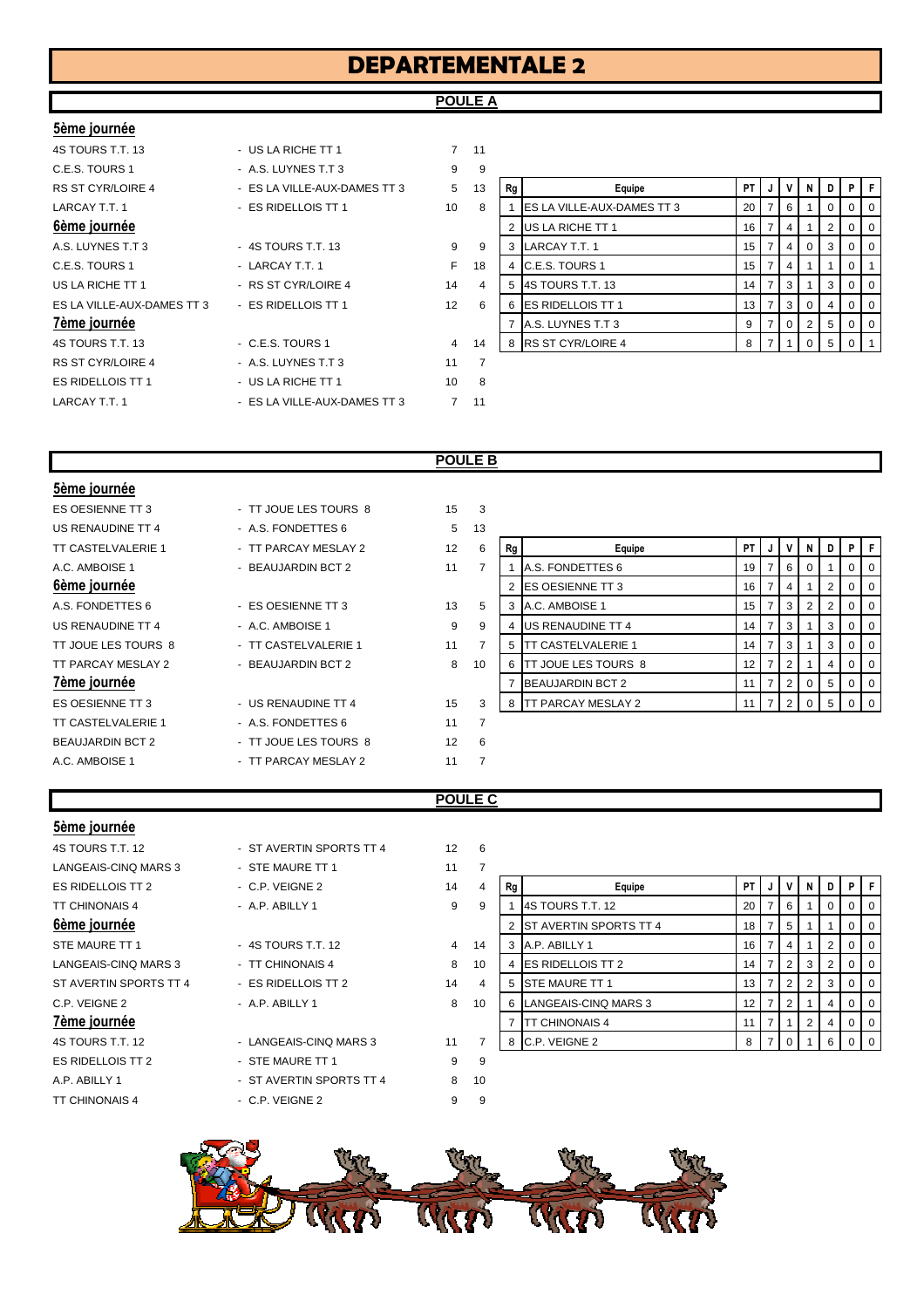### **POULE D**

### **5ème journée**

| 4S TOURS T.T. 14      | - U.S. VERNOU 1         | 12 | 6              |
|-----------------------|-------------------------|----|----------------|
| T.T BOUCHARDAIS 1     | - TT BLERE V.C. 2       | 12 | 6              |
| ES RIDELLOIS TT 3     | - TT PARCAY MESLAY 3    | 5  | 13             |
| C.S. MEMBROLLAIS TT 2 | - LANGEAIS-CINQ MARS 4  | 11 | $\overline{7}$ |
| 6ème journée          |                         |    |                |
| TT BLERE V.C. 2       | - 4S TOURS T.T. 14      | 6  | 12             |
| T.T BOUCHARDAIS 1     | - C.S. MEMBROLLAIS TT 2 | 9  | 9              |
| U.S. VERNOU 1         | - ES RIDELLOIS TT 3     | 12 | 6              |
| TT PARCAY MESLAY 3    | - LANGEAIS-CINQ MARS 4  | 16 | $\overline{2}$ |
| 7ème journée          |                         |    |                |
| 4S TOURS T.T. 14      | - T.T BOUCHARDAIS 1     | 10 | 8              |
| ES RIDELLOIS TT 3     | - TT BLERE V.C. 2       | 9  | 9              |
| LANGEAIS-CINQ MARS 4  | - U.S. VERNOU 1         | 11 | $\overline{7}$ |
| C.S. MEMBROLLAIS TT 2 | - TT PARCAY MESLAY 3    | 11 | $\overline{7}$ |

| T.T BOUCHARDAIS 1     | $-$ TT BLERE V.C. 2     | 12 | 6             |    |                              |                 |   |            |   |    |                |          |
|-----------------------|-------------------------|----|---------------|----|------------------------------|-----------------|---|------------|---|----|----------------|----------|
| ES RIDELLOIS TT 3     | - TT PARCAY MESLAY 3    | 5  | 13            | Rg | Equipe                       | PT I            | J | v          | N | D  | PIF            |          |
| C.S. MEMBROLLAIS TT 2 | - LANGEAIS-CINQ MARS 4  | 11 |               |    | <b>TT PARCAY MESLAY 3</b>    | 19 I            |   | 6          |   |    |                | - 0      |
| 6ème journée          |                         |    |               |    | <b>C.S. MEMBROLLAIS TT 2</b> | 18 <sup>1</sup> |   | -5         |   |    |                | I O      |
| TT BLERE V.C. 2       | $-4S$ TOURS T.T. 14     | 6  | 12            | 3  | <b>4S TOURS T.T. 14</b>      | 17              |   | 5          |   |    |                | - 0      |
| T.T BOUCHARDAIS 1     | - C.S. MEMBROLLAIS TT 2 | 9  | 9             | 4  | <b>IT.T BOUCHARDAIS 1</b>    | 16 <sup>1</sup> |   | 4          |   |    |                | I O      |
| U.S. VERNOU 1         | - ES RIDELLOIS TT 3     | 12 | 6             | 5  | LANGEAIS-CINQ MARS 4         | 12 <sup>1</sup> |   |            |   |    |                | - 0      |
| TT PARCAY MESLAY 3    | - LANGEAIS-CINQ MARS 4  | 16 | $\mathcal{P}$ | 6  | U.S. VERNOU 1                | 11 <sup>1</sup> |   | 2          |   | 5  |                | l O      |
| 7ème journée          |                         |    |               |    | TT BLERE V.C. 2              | 10 <sup>1</sup> |   |            |   | 5  |                | $\Omega$ |
| 4S TOURS T.T. 14      | - T.T BOUCHARDAIS 1     | 10 | 8             | 8  | <b>IES RIDELLOIS TT 3</b>    | 9               |   | $\sqrt{0}$ |   | -5 | 0 <sub>0</sub> |          |



# **DEPARTEMENTALE 3**

### **POULE A**

### **5ème journée**

| PPC MARTINOIS 1            | - R.C. BALLAN 3              | 11 | 7              |
|----------------------------|------------------------------|----|----------------|
| ES LA VILLE-AUX-DAMES TT 4 | - ST AVERTIN SPORTS TT 5     | 17 | 1              |
| A.S. FONDETTES 8           | - Exempt                     |    |                |
| A.C. AMBOISE 3             | - US RENAUDINE TT 7          | 4  | 14             |
| 6ème journée               |                              |    |                |
| ST AVERTIN SPORTS TT 5     | - PPC MARTINOIS 1            | 7  | 11             |
| ES LA VILLE-AUX-DAMES TT 4 | - A.C. AMBOISE 3             | 14 | $\overline{4}$ |
| R.C. BALLAN 3              | - A.S. FONDETTES 8           | 6  | 12             |
| Exempt                     | - US RENAUDINE TT 7          |    |                |
| <u>7ème journée</u>        |                              |    |                |
| <b>PPC MARTINOIS 1</b>     | - ES LA VILLE-AUX-DAMES TT 4 | 5  | 13             |
| A.S. FONDETTES 8           | - ST AVERTIN SPORTS TT 5     | 16 | 2              |
| US RENAUDINE TT 7          | $-R.C. BALLAN 3$             | 9  | 9              |
| A.C. AMBOISE 3             | Exempt                       |    |                |
|                            |                              |    |                |

| LY LA VILLE-AUA-DAIVILY II 4 | יט וויט וויט וויט די אווירום את ופ | $\mathbf{r}$ |    |              |                                     |                 |      |          |   |   |        |                |
|------------------------------|------------------------------------|--------------|----|--------------|-------------------------------------|-----------------|------|----------|---|---|--------|----------------|
| A.S. FONDETTES 8             | - Exempt                           |              |    | Equipe<br>Rg |                                     | PT I            |      |          | N | D | PIF    |                |
| A.C. AMBOISE 3               | - US RENAUDINE TT 7                | 4            | 14 |              | A.S. FONDETTES 8                    | 18 I            | -6 I | - 6      |   |   |        | 0 <sub>0</sub> |
| 6ème journée                 |                                    |              |    |              | 2 <b>ES LA VILLE-AUX-DAMES TT 4</b> | 14 I            | 614  |          |   |   |        | $01$ 0         |
| ST AVERTIN SPORTS TT 5       | - PPC MARTINOIS 1                  |              | 11 | 3            | US RENAUDINE TT 7                   | 13 <sup>1</sup> | 6    |          |   |   |        | $01$ 0         |
| ES LA VILLE-AUX-DAMES TT 4   | - A.C. AMBOISE 3                   | 14           | 4  |              | R.C. BALLAN 3                       |                 |      |          |   |   |        | $01$ 0         |
| R.C. BALLAN 3                | - A.S. FONDETTES 8                 | 6            | 12 |              | 5 <b>PPC MARTINOIS 1</b>            |                 | 6 2  |          |   |   |        | $01$ 0         |
| Exempt                       | - US RENAUDINE TT 7                |              |    |              | <b>ST AVERTIN SPORTS TT 5</b>       |                 |      | $10$ 6 2 |   | 4 | $01$ 0 |                |
| 7ème journée                 |                                    |              |    |              | A.C. AMBOISE 3                      |                 |      |          |   |   |        | $01$ 0         |
|                              |                                    |              |    |              |                                     |                 |      |          |   |   |        |                |

# **POULE B**

| 5ème journée             |                          |                         |                |
|--------------------------|--------------------------|-------------------------|----------------|
| T.T. BOUCHARDAIS 2       | - US LA RICHE TT 2       | 6                       | 12             |
| C.E.S. TOURS 2           | - RS ST CYR/LOIRE 6      | 15                      | 3              |
| <b>TT SEMBLANCEEN 1</b>  | - A.T.T. AZAY-SUR-CHER 1 | 14                      | $\overline{4}$ |
| ES AMBILLOU 1            | - LANGEAIS-CINQ MARS 5   | 6                       | 12             |
| 6ème journée             |                          |                         |                |
| <b>RS ST CYR/LOIRE 6</b> | - T.T. BOUCHARDAIS 2     | 10 <sup>1</sup>         | 8              |
| C.E.S. TOURS 2           | - ES AMBILLOU 1          | 13                      | 5              |
| US LA RICHE TT 2         | - TT SEMBLANCEEN 1       | 5                       | 13             |
| A.T.T. AZAY-SUR-CHER 1   | - LANGEAIS-CINQ MARS 5   | 12                      | 6              |
| 7ème journée             |                          |                         |                |
| T.T. BOUCHARDAIS 2       | - C.E.S. TOURS 2         | $\overline{\mathbf{4}}$ | 14             |
| <b>TT SEMBLANCEEN 1</b>  | - RS ST CYR/LOIRE 6      | 16                      | $\overline{2}$ |
| LANGEAIS-CINQ MARS 5     | - US LA RICHE TT 2       | 10 <sup>1</sup>         | 8              |
| <b>ES AMBILLOU 1</b>     | - A.T.T. AZAY-SUR-CHER 1 | 7                       | 11             |
|                          |                          |                         |                |

| C.E.S. TOURS 2         | - RS ST CYR/LOIRE 6      | 15 | 3  |    |                           |                 |          |       |   |          |                |                |
|------------------------|--------------------------|----|----|----|---------------------------|-----------------|----------|-------|---|----------|----------------|----------------|
| TT SEMBLANCEEN 1       | - A.T.T. AZAY-SUR-CHER 1 | 14 | 4  | Rg | Equipe                    | PT I            | J        | V)    | N | D        | P I            | F              |
| ES AMBILLOU 1          | - LANGEAIS-CINQ MARS 5   | 6  | 12 |    | C.E.S. TOURS 2            | 21              |          |       |   | $\Omega$ | $01$ 0         |                |
| 6ème journée           |                          |    |    |    | A.T.T. AZAY-SUR-CHER 1    | 17 <sub>1</sub> |          | 5     |   |          | $\Omega$       | <b>0</b>       |
| RS ST CYR/LOIRE 6      | - T.T. BOUCHARDAIS 2     | 10 | 8  |    | <b>TT SEMBLANCEEN 1</b>   | 16 <sup>1</sup> |          | 4     |   |          | $\overline{0}$ | $\overline{0}$ |
| C.E.S. TOURS 2         | - ES AMBILLOU 1          | 13 | 5  |    | LANGEAIS-CINQ MARS 5      | 14              |          | 3     |   | 3        | $\overline{0}$ | $\overline{0}$ |
| US LA RICHE TT 2       | - TT SEMBLANCEEN 1       | 5  | 13 |    | 5 RS ST CYR/LOIRE 6       | 13 <sup>1</sup> | <b>7</b> | l 3 l |   | 4        | $\overline{0}$ | <b>0</b>       |
| A.T.T. AZAY-SUR-CHER 1 | - LANGEAIS-CINQ MARS 5   | 12 | 6  | 6  | <b>ES AMBILLOU 1</b>      | 12 <sup>1</sup> |          |       |   | 4        | $\overline{0}$ | $\overline{0}$ |
| 7ème journée           |                          |    |    |    | <b>T.T. BOUCHARDAIS 2</b> | 10 <sub>1</sub> |          |       |   | 5        | $\Omega$       | $\overline{0}$ |
| T.T. BOUCHARDAIS 2     | - C.E.S. TOURS 2         | 4  | 14 |    | 8 US LA RICHE TT 2        |                 |          |       |   | 6        | $01$ 0         |                |
|                        |                          |    |    |    |                           |                 |          |       |   |          |                |                |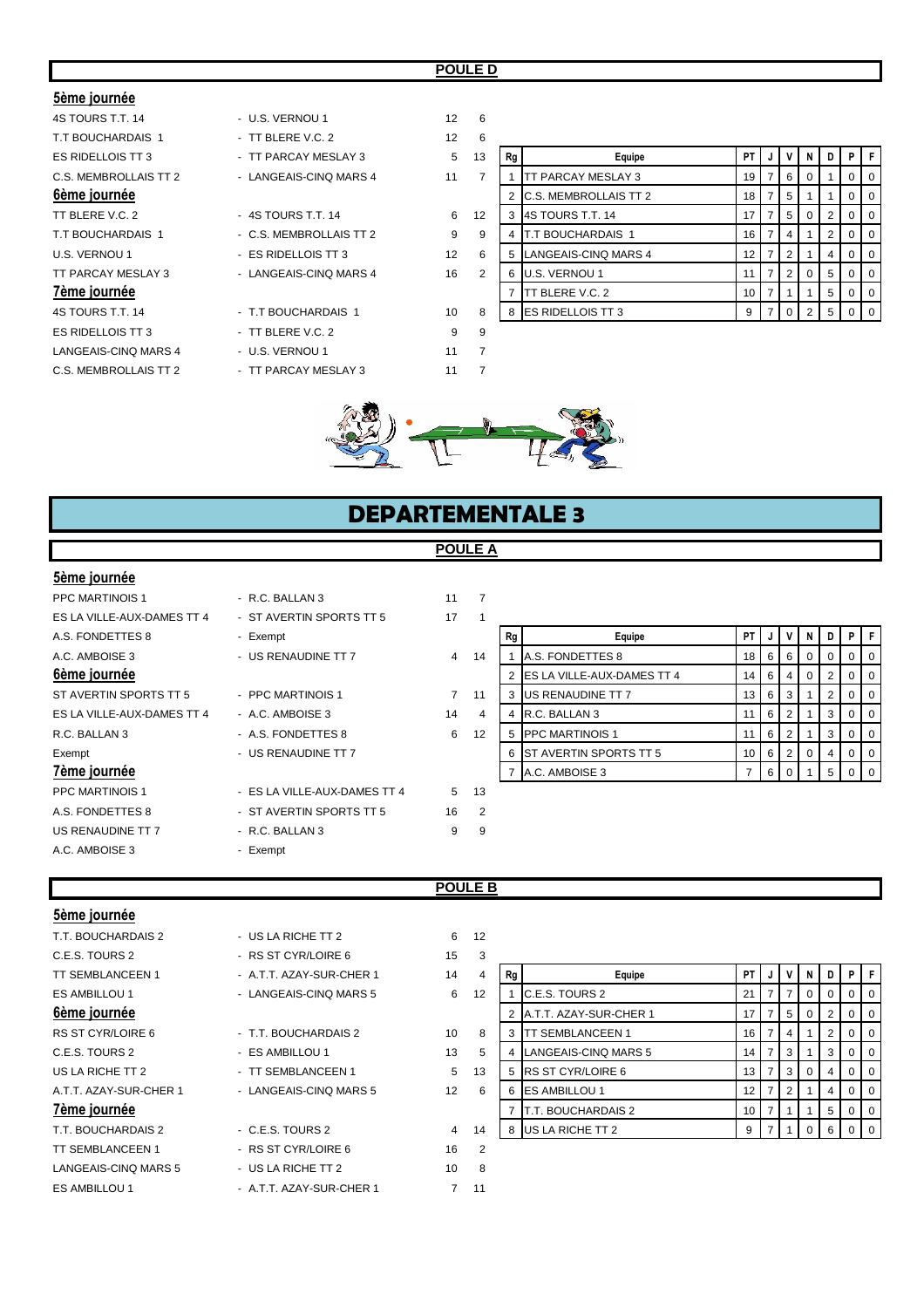### **POULE C**

| 5ème journée          |                         |                |    |    |                          |    |                |                |                |   |                |     |
|-----------------------|-------------------------|----------------|----|----|--------------------------|----|----------------|----------------|----------------|---|----------------|-----|
| TT PARCAY MESLAY 5    | - U.S. VERNOU 2         | 3              | 15 |    |                          |    |                |                |                |   |                |     |
| A.S MONTLOUIS/LOIRE 1 | - T.T. METTRAY 1        | 11             | 7  |    |                          |    |                |                |                |   |                |     |
| TT BLERE V.C. 3       | - ES OESIENNE TT 4      | 13             | 5  | Rg | Equipe                   | PT |                |                |                |   | PIF            |     |
| A.C. AMBOISE 2        | - US RENAUDINE TT 6     | 8              | 10 |    | US RENAUDINE TT 6        | 20 | $\overline{7}$ | 6              |                | 0 | 0              | - 0 |
| 6ème journée          |                         |                |    |    | A.C. AMBOISE 2           | 18 |                | 5              |                |   | 0              |     |
| T.T. METTRAY 1        | - TT PARCAY MESLAY 5    | 14             | 4  | 3  | <b>ITT BLERE V.C. 3</b>  | 15 | 7              | $\sim$         | 0 <sup>1</sup> | 3 | 0              | - 0 |
| A.S MONTLOUIS/LOIRE 1 | - A.C. AMBOISE 2        | $\overline{7}$ | 11 |    | <b>T.T. METTRAY 1</b>    | 15 |                | 3              | 2              | 2 | 0              | - C |
| U.S. VERNOU 2         | - TT BLERE V.C. 3       | $\overline{4}$ | 14 |    | A.S MONTLOUIS/LOIRE 1    | 13 | 7              | 3              | 0              | 4 | 0              | -0  |
| ES OESIENNE TT 4      | - US RENAUDINE TT 6     | 3              | 15 | 6  | U.S. VERNOU 2            | 13 |                | 3              | 0              | 4 | 0              | C   |
| 7ème journée          |                         |                |    |    | <b>IES OESIENNE TT 4</b> | 11 | 7              | 2 <sup>1</sup> | 0 <sup>1</sup> | 5 | 0              | - 0 |
| TT PARCAY MESLAY 5    | - A.S MONTLOUIS/LOIRE 1 | $\overline{4}$ | 14 |    | 8 TT PARCAY MESLAY 5     |    | 7              | $\Omega$       |                |   | 0 <sub>1</sub> |     |
| TT BLERE V.C. 3       | - T.T. METTRAY 1        | 15             | 3  |    |                          |    |                |                |                |   |                |     |
| US RENAUDINE TT 6     | - U.S. VERNOU 2         | 11             | 7  |    |                          |    |                |                |                |   |                |     |
| A.C. AMBOISE 2        | - ES OESIENNE TT 4      | 15             | 3  |    |                          |    |                |                |                |   |                |     |

### **POULE D**

| 5ème journée                |                               |                |                |
|-----------------------------|-------------------------------|----------------|----------------|
| <b>ASTT SORIGNY 1</b>       | - U.S. CHAMBRAY-LES-TOURS 3   | 16             | $\overline{2}$ |
| TT MONTS ARTANNES 5         | - STE MAURE TT 2              | 2              | 16             |
| STE CATHERINE DE FIERBOIS 1 | - 4S TOURS T.T. 16            | 8              | 10             |
| LARCAY T.T. 2               | - A S.T.T. ESVRES 3           | 13             | 5              |
| 6ème journée                |                               |                |                |
| STE MAURE TT 2              | - ASTT SORIGNY 1              | 14             | 4              |
| TT MONTS ARTANNES 5         | - LARCAY T.T. 2               | 13             | 5              |
| U.S. CHAMBRAY-LES-TOURS 3   | - STE CATHERINE DE FIERBOIS 1 | $\overline{7}$ | 11             |
| 4S TOURS T.T. 16            | - A.S.T.T. ESVRES 3           | 11             | 7              |
| <u>7ème journée</u>         |                               |                |                |
| <b>ASTT SORIGNY 1</b>       | - TT MONTS ARTANNES 5         | 14             | $\overline{4}$ |
| STE CATHERINE DE FIERBOIS 1 | - STE MAURE TT 2              | 2              | 16             |
| A.S.T.T. ESVRES 3           | - U.S. CHAMBRAY-LES-TOURS 3   | $\overline{4}$ | 14             |
| LARCAY T.T. 2               | - 4S TOURS T.T. 16            | 12             | 6              |
|                             |                               |                |                |

| TT MONTS ARTANNES 5         | - STE MAURE TT 2              | $\overline{2}$ | 16 |              |                                        |      |   |    |          |   |                |                  |
|-----------------------------|-------------------------------|----------------|----|--------------|----------------------------------------|------|---|----|----------|---|----------------|------------------|
| STE CATHERINE DE FIERBOIS 1 | $-4S$ TOURS T.T. 16           | 8              | 10 | Equipe<br>Rg |                                        | PT I | J |    | N        | D | PF             |                  |
| LARCAY T.T. 2               | - A.S.T.T. ESVRES 3           | 13             | 5  |              | <b>STE MAURE TT 2</b>                  | 21   |   |    | $\Omega$ |   | 0 <sub>0</sub> |                  |
| 6ème journée                |                               |                |    |              | <b>ASTT SORIGNY 1</b>                  | 18 I |   | -5 |          |   |                | 0 <sub>0</sub>   |
| STE MAURE TT 2              | - ASTT SORIGNY 1              | 14             | 4  |              | 3 <b>ITT MONTS ARTANNES 5</b>          | 14 I |   | -3 |          | 3 | $0$   $0$      |                  |
| TT MONTS ARTANNES 5         | - LARCAY T.T. 2               | 13             | 5  | 4            | <b>ITT STE CATHERINE DE FIERBOIS 1</b> | 14 I |   |    |          | 3 | $0$   $0$      |                  |
| U.S. CHAMBRAY-LES-TOURS 3   | - STE CATHERINE DE FIERBOIS 1 | $\overline{7}$ | 11 |              | 5 LARCAY T.T. 2                        | 14 I |   | 3  |          | 3 | $0$   $0$      |                  |
| 4S TOURS T.T. 16            | - A.S.T.T. ESVRES 3           | 11             |    |              | 6 4S TOURS T.T. 16                     | 13 I |   | -3 | $\Omega$ |   | $0$   $0$      |                  |
| 7ème journée                |                               |                |    |              | U.S. CHAMBRAY-LES-TOURS 3              |      |   | 2  | $\Omega$ | 5 | $0$   $0$      |                  |
| ASTT SORIGNY 1              | - TT MONTS ARTANNES 5         | 14             |    |              | 8 A.S.T.T. ESVRES 3                    |      |   |    |          |   |                | $\overline{1}$ 0 |
|                             |                               |                |    |              |                                        |      |   |    |          |   |                |                  |



### **POULE E**

| 5ème journée                  |                          |                 |                |    |                         |           |   |                |                |   |          |    |
|-------------------------------|--------------------------|-----------------|----------------|----|-------------------------|-----------|---|----------------|----------------|---|----------|----|
| P.L. PAUL BERT 2              | - Exempt                 |                 |                |    |                         |           |   |                |                |   |          |    |
| US RENAUDINE TT 5             | - RS ST CYR/LOIRE 5      | 5 <sup>5</sup>  | 13             |    |                         |           |   |                |                |   |          |    |
| A.S. FONDETTES 7              | - TT PARCAY MESLAY 4     | 16              | $\overline{2}$ | Rg | Equipe                  | <b>PT</b> |   |                | N              | D | P.       |    |
| U.S. VERNOU 3                 | - ASTT CHEMILLE S/DEME 1 | 11              | $\overline{7}$ |    | <b>A.S. FONDETTES 7</b> | 18        | 6 | 6              | $\overline{0}$ | 0 |          | -0 |
| 6ème journée                  |                          |                 |                |    | 2 U.S. VERNOU 3         | 16        | 6 | 5              | 0              |   |          |    |
| RS ST CYR/LOIRE 5             | - P.L. PAUL BERT 2       | 8               | 10             |    | 3 TT PARCAY MESLAY 4    | 14        | 6 | 4              | 0 <sup>1</sup> | 2 | $\Omega$ | O  |
| US RENAUDINE TT 5             | - U.S. VERNOU 3          | 5 <sup>5</sup>  | 13             | 4  | ASTT CHEMILLE S/DEME 1  | 12        | 6 | 3              | 0              | 3 |          |    |
| Exempt                        | - A.S. FONDETTES 7       |                 |                |    | 5 P.L. PAUL BERT 2      | 10        | 6 | $\overline{2}$ | 0              | 4 |          | O  |
| TT PARCAY MESLAY 4            | - ASTT CHEMILLE S/DEME 1 | 10 <sup>°</sup> | 8              |    | 6 RS ST CYR/LOIRE 5     | 8         | 6 |                | 0 <sup>1</sup> | 5 |          | O  |
| 7ème journée                  |                          |                 |                |    | US RENAUDINE TT 5       | 6         | 6 | $\overline{0}$ | $\Omega$       | 6 | $01$ 0   |    |
| P.L. PAUL BERT 2              | - US RENAUDINE TT 5      | 17              |                |    |                         |           |   |                |                |   |          |    |
| A.S. FONDETTES 7              | - RS ST CYR/LOIRE 5      | 15              | 3              |    |                         |           |   |                |                |   |          |    |
| <b>ASTT CHEMILLE S/DEME 1</b> | - Exempt                 |                 |                |    |                         |           |   |                |                |   |          |    |
| U.S. VERNOU 3                 | - TT PARCAY MESLAY 4     | 15              | 3              |    |                         |           |   |                |                |   |          |    |
|                               |                          |                 |                |    |                         |           |   |                |                |   |          |    |

| 13 |    |                               |    |   |                |          |   |          |          |
|----|----|-------------------------------|----|---|----------------|----------|---|----------|----------|
| 2  | Rg | Equipe                        | PT | J | ν              | N        | D | Ρ        | F        |
| 7  |    | A.S. FONDETTES 7              | 18 | 6 | 6              | $\Omega$ | 0 | 0        | 0        |
|    | 2  | U.S. VERNOU 3                 | 16 | 6 | 5              | $\Omega$ | 1 | 0        | 0        |
| 10 | 3  | TT PARCAY MESLAY 4            | 14 | 6 | $\overline{4}$ | 0        | 2 | $\Omega$ | $\Omega$ |
| 13 | 4  | <b>ASTT CHEMILLE S/DEME 1</b> | 12 | 6 | 3              | 0        | 3 | 0        | $\Omega$ |
|    | 5  | P.L. PAUL BERT 2              | 10 | 6 | 2              | $\Omega$ | 4 | 0        | $\Omega$ |
| 8  | 6  | <b>RS ST CYR/LOIRE 5</b>      | 8  | 6 | 1              | $\Omega$ | 5 | 0        | 0        |
|    |    | US RENAUDINE TT 5             | 6  | 6 | $\Omega$       | $\Omega$ | 6 | ი        |          |
|    |    |                               |    |   |                |          |   |          |          |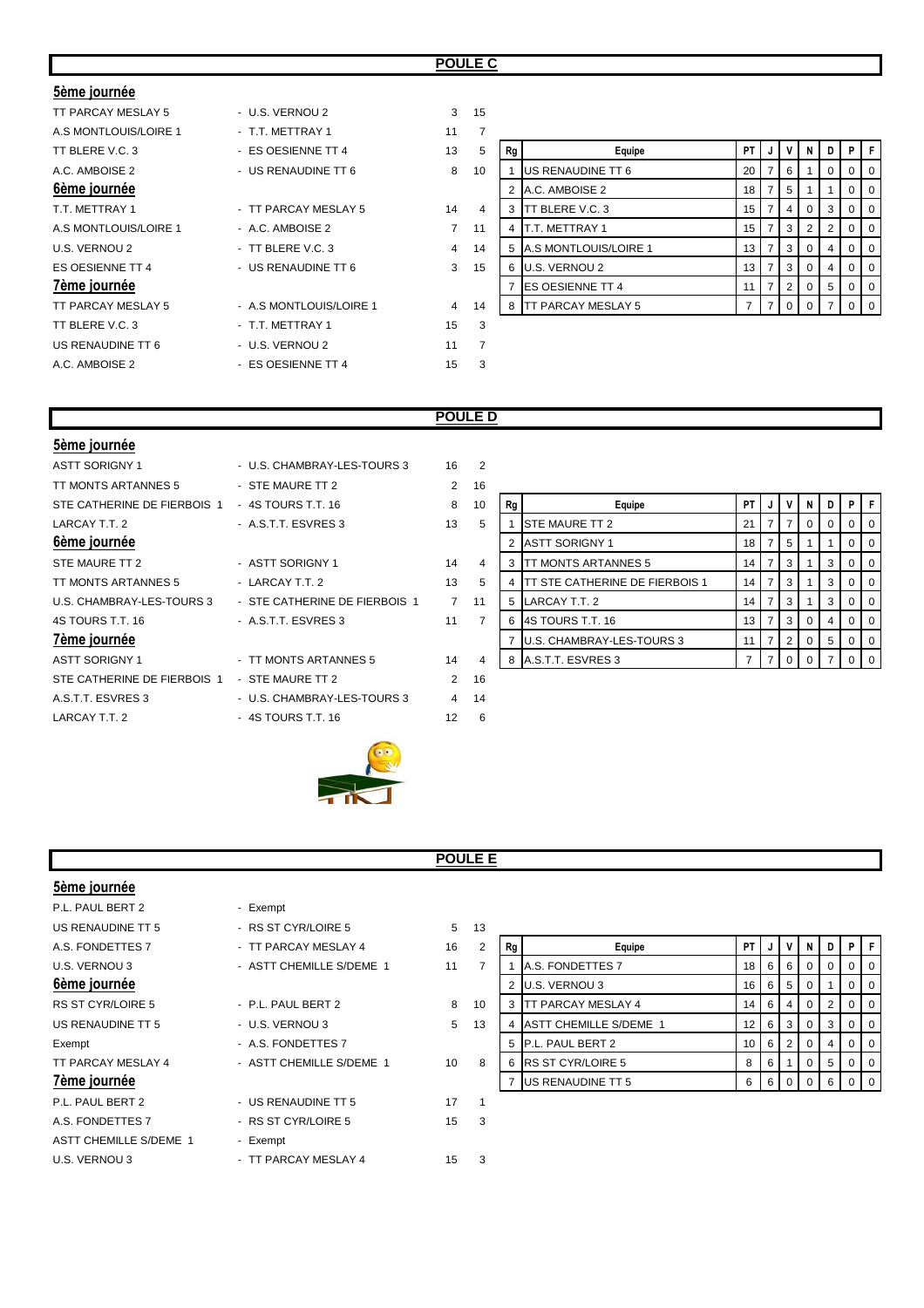### **POULE F**

| 5ème journée                 |                                |                 |              |    |                                     |                 |                |                |                |   |                |     |
|------------------------------|--------------------------------|-----------------|--------------|----|-------------------------------------|-----------------|----------------|----------------|----------------|---|----------------|-----|
| T.T. BENAISIEN 2             | - U.S. CHAMBRAY-LES-TOURS 4    |                 | 5 13         |    |                                     |                 |                |                |                |   |                |     |
| ST MICHEL T.T. 1             | - A.T.T.ST ANTOINE DU ROCHER 1 | 10              | -8           |    |                                     |                 |                |                |                |   |                |     |
| A.S. LUYNES T.T 4            | - AS SAVONNIERES TT 1          | 8               | 10           | Rg | Equipe                              | PT              |                | νı             |                | D | PIF            |     |
| TT CHINONAIS 5               | - TT ST GENOUPH 4              | 5 <sup>5</sup>  | 13           |    | U.S. CHAMBRAY-LES-TOURS 4           | 20              |                | 6              |                |   |                |     |
| 6ème journée                 |                                |                 |              |    | T.T. BENAISIEN 2                    | 16              |                | 4              |                | 2 | 0              | - C |
| A.T.T.ST ANTOINE DU ROCHER 1 | - T.T. BENAISIEN 2             | $\overline{7}$  | 11           |    | AS SAVONNIERES TT 1                 | 16              | $\overline{7}$ | 3 I            | 3              |   | 0              | C   |
| ST MICHEL T.T. 1             | - TT CHINONAIS 5               | 10              | 8            |    | <b>A.T.T.ST ANTOINE DU ROCHER 1</b> | 15              |                | 4              |                | 3 |                |     |
| U.S. CHAMBRAY-LES-TOURS 4    | - A.S. LUYNES T.T 4            | 10 <sup>1</sup> | 8            | 5  | <b>ITT ST GENOUPH 4</b>             | 14              | $\overline{7}$ | 3 I            | 2 <sup>1</sup> |   | $\Omega$       |     |
| AS SAVONNIERES TT 1          | - TT ST GENOUPH 4              | 9               | 9            |    | A.S. LUYNES T.T 4                   | 12 <sup>2</sup> |                |                |                |   |                |     |
| 7ème journée                 |                                |                 |              |    | <b>ST MICHEL T.T. 1</b>             | 11              | $\overline{7}$ | 2 <sup>1</sup> | 0 <sup>1</sup> | 5 | 0 <sub>0</sub> |     |
| T.T. BENAISIEN 2             | - ST MICHEL T.T. 1             | 10              | 8            | 8  | <b>ITT CHINONAIS 5</b>              | $\overline{7}$  | $\overline{7}$ | $\Omega$       | $\Omega$       |   | 0 <sup>1</sup> |     |
| A.S. LUYNES T.T 4            | - A.T.T.ST ANTOINE DU ROCHER 1 |                 | $0$ 18       |    |                                     |                 |                |                |                |   |                |     |
| TT ST GENOUPH 4              | - U.S. CHAMBRAY-LES-TOURS 4    |                 | 7 11         |    |                                     |                 |                |                |                |   |                |     |
| TT CHINONAIS 5               | - AS SAVONNIERES TT 1          |                 | $5 \quad 13$ |    |                                     |                 |                |                |                |   |                |     |
|                              |                                |                 |              |    |                                     |                 |                |                |                |   |                |     |

| 8  |    |                              |    |   |                |          |          |          |          |
|----|----|------------------------------|----|---|----------------|----------|----------|----------|----------|
| 10 | Rg | Equipe                       | PT | J | ν              | N        | D        | P        | F        |
| 13 |    | U.S. CHAMBRAY-LES-TOURS 4    | 20 | 7 | 6              | 1        | $\Omega$ | 0        | 0        |
|    | 2  | T.T. BENAISIEN 2             | 16 | 7 | 4              | 1        | 2        | $\Omega$ | 0        |
| 11 | 3  | AS SAVONNIERES TT 1          | 16 | 7 | 3              | 3        | 1        | $\Omega$ | 0        |
| 8  | 4  | A.T.T.ST ANTOINE DU ROCHER 1 | 15 | 7 | 4              | $\Omega$ | 3        | $\Omega$ | $\Omega$ |
| 8  | 5  | TT ST GENOUPH 4              | 14 | 7 | 3              | 2        | 1        | 0        |          |
| 9  | 6  | A.S. LUYNES T.T 4            | 12 | 7 | 2              | 1        | 4        | 0        | $\Omega$ |
|    | 7  | ST MICHEL T.T. 1             | 11 | 7 | $\overline{2}$ | $\Omega$ | 5        | $\Omega$ | 0        |
| 8  | 8  | <b>TT CHINONAIS 5</b>        | 7  |   | 0              | $\Omega$ |          | 0        | U        |

### **POULE G**

| 5ème journée               |                              |                |                |                |                                   |    |                |                |   |                |                |                |
|----------------------------|------------------------------|----------------|----------------|----------------|-----------------------------------|----|----------------|----------------|---|----------------|----------------|----------------|
| TTC du LOCHOIS 2           | - TT JOUE LES TOURS 9        | 18             | F              |                |                                   |    |                |                |   |                |                |                |
| TT MONTS ARTANNES 3        | - U.S. GENILLE TT 3          | 8              | 10             |                |                                   |    |                |                |   |                |                |                |
| A.P. ST SENOCH 2           | - 4S TOURS T.T. 15           | 3              | 15             | Rg             | Equipe                            | PT | J              | V              | N | D              | P              |                |
| ST AVERTIN SPORTS TT 7     | - ES LA VILLE-AUX-DAMES TT 5 | 9              | 9              |                | <b>U.S. GENILLE TT 3</b>          | 18 |                | 5              |   |                | $\circ$        | $\overline{0}$ |
| 6ème journée               |                              |                |                | 2              | TT MONTS ARTANNES 3               | 17 | $\overline{7}$ | 5 <sub>5</sub> | 0 | $\overline{2}$ | $\overline{0}$ | $\overline{0}$ |
| U.S. GENILLE TT 3          | - TTC du LOCHOIS 2           | 10             | 8              |                | 3 ST AVERTIN SPORTS TT 7          | 15 |                | 3              | 2 | 2              | $\overline{0}$ | $\overline{0}$ |
| TT MONTS ARTANNES 3        | - ST AVERTIN SPORTS TT 7     | 11             | $\overline{7}$ | 4 I            | TTC du LOCHOIS 2                  | 14 |                | 3              |   | 3              | 0              | $\mathbf 0$    |
| TT JOUE LES TOURS 9        | - A.P. ST SENOCH 2           | 11             | $\overline{7}$ | 5 <sup>1</sup> | TT JOUE LES TOURS 9               | 14 |                | 3              | 2 |                | 0              |                |
| 4S TOURS T.T. 15           | - ES LA VILLE-AUX-DAMES TT 5 | 10             | 8              | 6              | <b>ES LA VILLE-AUX-DAMES TT 5</b> | 13 | 7              | $2^{\circ}$    | 2 | 3              | $\overline{0}$ | $\overline{0}$ |
| 7ème journée               |                              |                |                |                | 4S TOURS T.T. 15                  | 13 |                | 3              | 0 | 4              | $\mathbf 0$    | $\overline{0}$ |
| TTC du LOCHOIS 2           | - TT MONTS ARTANNES 3        | $\overline{7}$ | 11             |                | 8 A.P. ST SENOCH 2                | 7  | $\overline{7}$ | $\mathbf 0$    | 0 |                | 0              | $\overline{0}$ |
| A.P. ST SENOCH 2           | - U.S. GENILLE TT 3          | 6              | 12             |                |                                   |    |                |                |   |                |                |                |
| ES LA VILLE-AUX-DAMES TT 5 | - TT JOUE LES TOURS 9        | 9              | 9              |                |                                   |    |                |                |   |                |                |                |
| ST AVERTIN SPORTS TT 7     | - 4S TOURS T.T. 15           | 11             | $\overline{7}$ |                |                                   |    |                |                |   |                |                |                |
|                            |                              | POULE H        |                |                |                                   |    |                |                |   |                |                |                |

### **5ème journée**

EP MARIGNY RILLY 1 - US LA RICHE TT 3 5 13 TT MONTS ARTANNES 4 - A.P. ST SENOCH 1 3 15 6ème journée **7ème journée** 

TT CORMERY-TRUYES 3 - AS VERETZ TT 4 16 ST AVERTIN SPORTS TT 6  $-$  A.S.T.T. ESVRES 2 5 A.P. ST SENOCH 1 - EP MARIGNY RILLY 1 3 18 TT MONTS ARTANNES 4 - ST AVERTIN SPORTS TT 6 2010 US LA RICHE TT 3  $\overline{3}$  - TT CORMERY-TRUYES 3 3 AS VERETZ TT 4  $-$  A.S.T.T. ESVRES 2 5 EP MARIGNY RILLY 1 <sup>-</sup> TT MONTS ARTANNES 4 5 TT CORMERY-TRUYES 3 - A.P. ST SENOCH 1 10 8 A.S.T.T. ESVRES 2 - US LA RICHE TT 3 15 3

- 
- ST AVERTIN SPORTS TT 6 AS VERETZ TT 4 12 6

| 2        | Rg | Equipe                 | PT | J | ٧ | N | D | Ρ | F        |
|----------|----|------------------------|----|---|---|---|---|---|----------|
| 13       |    | A.S.T.T. ESVRES 2      | 20 | 7 | 6 |   | 0 | 0 | 0        |
|          | 2  | A.P. ST SENOCH 1       | 18 | 7 | 5 | 1 |   | 0 | $\Omega$ |
| $\Omega$ | 3  | TT CORMERY-TRUYES 3    | 17 | 7 | 5 | 0 | 2 | 0 | $\Omega$ |
| 10       | 4  | US LA RICHE TT 3       | 14 | 7 | 3 | 1 | 3 | 0 | $\Omega$ |
| 15       | 5  | TT MONTS ARTANNES 4    | 13 | 7 | 3 | 0 | 4 | 0 | 0        |
| 13       | 6  | ST AVERTIN SPORTS TT 6 | 11 | 7 | 2 | 0 | 5 | 0 | $\Omega$ |
|          | 7  | AS VERETZ TT 4         | 10 | 7 | 1 |   | 5 | 0 | $\Omega$ |
| 13       | 8  | EP MARIGNY RILLY 1     | 9  | 7 |   |   | 6 |   |          |

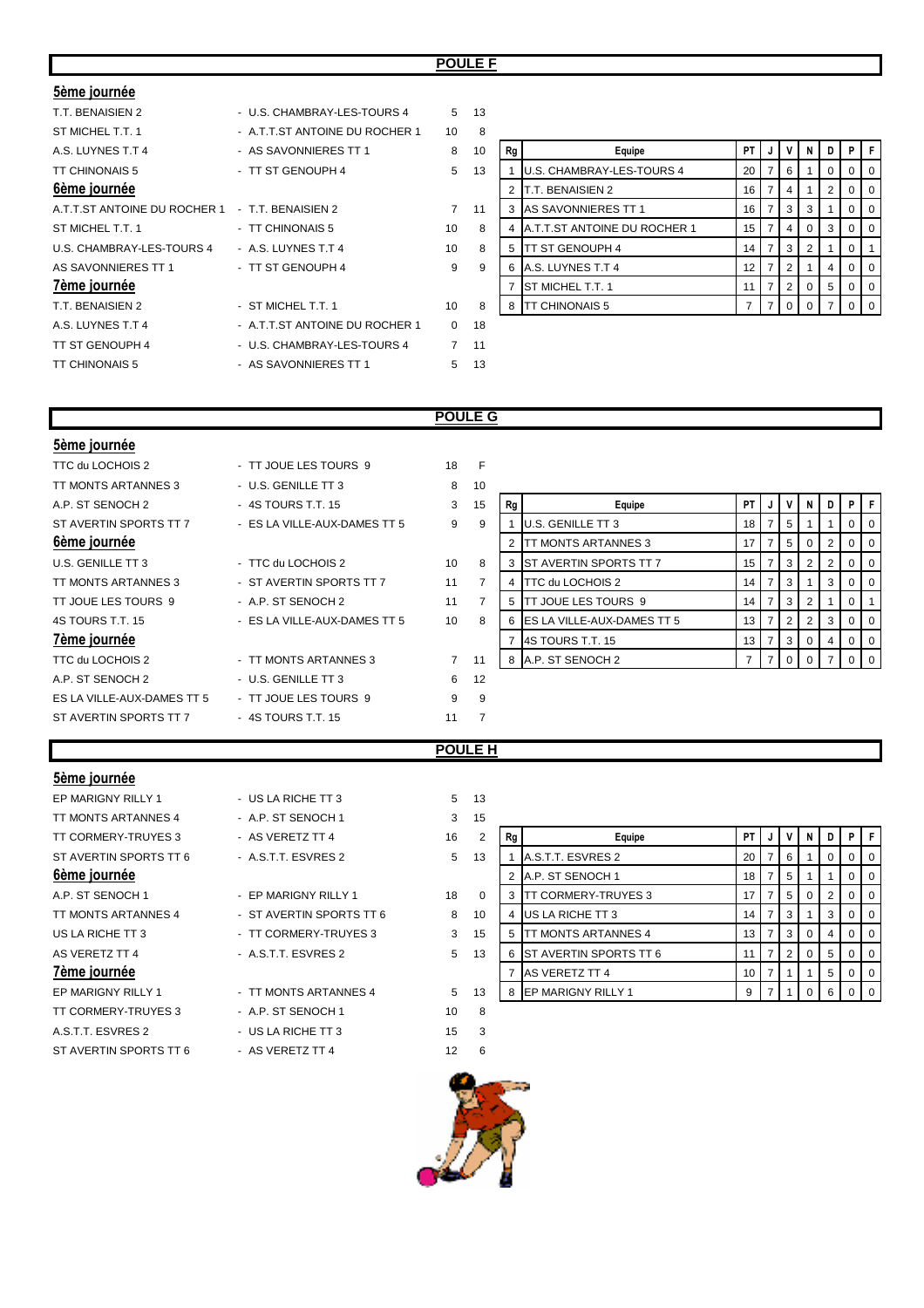# **DEPARTEMENTALE 4**

### **POULE A**

### **5ème journée**

**7ème journée** 

T.T. BENAISIEN 3 - R.C. BALLAN 4 7 3 A.S. LUYNES T.T 5 A.S. FONDETTES 9 3 STE MAURE TT 3 - C.P. VEIGNE 3 8 2 **Rg Equipe PT J V N D P F** TT MONTS ARTANNES 6 - T.T. BOUCHARDAIS 5 10 A.S. FONDETTES 9 **FLATE** 1 3 3 5 A.S. LUYNES T.T 5 TT MONTS ARTANNES 6 3 4 A.S. LUYNES T.T 5 R.C. BALLAN 4 **- STE MAURE TT 3** 1 C.P. VEIGNE 3 **FILO 6 T.T. BOUCHARDAIS 5** T.T. BENAISIEN 3 - A.S. LUYNES T.T 5 8 2 8 C.P. VEIGNE 3 8 7 1 0 5 0 1 STE MAURE TT 3 A.S. FONDETTES 9 5 5 T.T. BOUCHARDAIS 5 - R.C. BALLAN 4 3 7 TT MONTS ARTANNES 6 - C.P. VEIGNE 3 4 6

| A.S. LUYNES T.T 5   | - A.S. FONDETTES 9    | 3  |    |    |                             |    |   |   |   |                |     |
|---------------------|-----------------------|----|----|----|-----------------------------|----|---|---|---|----------------|-----|
| STE MAURE TT 3      | $-$ C.P. VEIGNE 3     | 8  | 2  | Rg | Equipe                      | PT |   | N | D |                |     |
| TT MONTS ARTANNES 6 | - T.T. BOUCHARDAIS 5  | 10 | F  |    | <b>ISTE MAURE TT 3</b>      | 19 | 5 |   |   |                | 0 I |
| 6ème journée        |                       |    |    |    | <b>IT.T. BENAISIEN 3</b>    | 19 | 5 |   |   |                | l O |
| A.S. FONDETTES 9    | - T.T. BENAISIEN 3    | 5  | 5  | 3  | A.S. FONDETTES 9            | 18 |   | 3 |   |                | 0 I |
| A.S. LUYNES T.T 5   | - TT MONTS ARTANNES 6 |    | 3  | 4  | A.S. LUYNES T.T 5           | 15 |   |   |   |                | 0 I |
| R.C. BALLAN 4       | - STE MAURE TT 3      |    | 9  | 5  | R.C. BALLAN 4               | 14 | 3 |   | 3 | 0 <sub>0</sub> |     |
| C.P. VEIGNE 3       | - T.T. BOUCHARDAIS 5  | F. | 10 | 6  | <b>ITT MONTS ARTANNES 6</b> | 9  |   |   |   |                | l O |
| 7ème journée        |                       |    |    |    | <b>T.T. BOUCHARDAIS 5</b>   | 8  |   |   |   |                |     |
| T.T. BENAISIEN 3    | $-$ A.S. LUYNES T.T 5 | 8  | 2  | 8  | C.P. VEIGNE 3               | 8  |   |   |   |                |     |
| ---  -- -           | 1.07721177777784      |    |    |    |                             |    |   |   |   |                |     |

### **POULE B**

| 5ème journée              |                        |              |                |    |                            |           |                |   |                |                |         |     |
|---------------------------|------------------------|--------------|----------------|----|----------------------------|-----------|----------------|---|----------------|----------------|---------|-----|
| TT PARCAY MESLAY 7        | - LARCAY T.T. 4        | $\mathbf{3}$ | $\overline{7}$ |    |                            |           |                |   |                |                |         |     |
| ASTT CHEMILLE/DEME 2      | - Exempt               |              |                |    |                            |           |                |   |                |                |         |     |
| TT SEMBLANCEEN 2          | - ES OESIENNE TT 6     | 10           | $\Omega$       | Rg | Equipe                     | <b>PT</b> | J              | V | N              | D I            | P       | IF. |
| AS VERETZ TT 5            | - BEAUJARDIN BCT 3     | $\mathbf{0}$ | 10             |    | <b>BEAUJARDIN BCT 3</b>    | 17        | 6              | 5 |                | 0 <sup>1</sup> | $0$   0 |     |
| 6ème journée              |                        |              |                |    | <b>TT SEMBLANCEEN 2</b>    | 16        | 6 <sup>°</sup> | 4 | $\overline{2}$ | $\overline{0}$ | $0$   0 |     |
| Exempt                    | - TT PARCAY MESLAY 7   |              |                |    | 3 AS VERETZ TT 5           | 15        | . 6            | 4 |                |                | $0$   0 |     |
| ASTT CHEMILLE/DEME 2      | - AS VERETZ TT 5       | 3            |                | 4  | LARCAY T.T. 4              | 12        | 6              | 3 | $\mathbf{0}$   | 3 <sup>1</sup> | $0$   0 |     |
| LARCAY T.T. 4             | - TT SEMBLANCEEN 2     |              | 9              | 5  | <b>ITT PARCAY MESLAY 7</b> | 9         | 6              |   |                | 4              | $0$   0 |     |
| ES OESIENNE TT 6          | - BEAUJARDIN BCT 3     | 2            | 8              | 6  | ASTT CHEMILLE/DEME 2       | 8         | 6              |   | 0              | 5 <sup>5</sup> | $0$   0 |     |
| 7ème journée              |                        |              |                | 7  | <b>ES OESIENNE TT 6</b>    |           | 6              | 0 |                | 5 <sup>5</sup> | $0$   0 |     |
| <b>TT PARCAY MESLAY 7</b> | - ASTT CHEMILLE/DEME 2 | 6            | -4             |    |                            |           |                |   |                |                |         |     |
| TT SEMBLANCEEN 2          | - Exempt               |              |                |    |                            |           |                |   |                |                |         |     |
| <b>BEAUJARDIN BCT 3</b>   | - LARCAY T.T. 4        | 10           | $\Omega$       |    |                            |           |                |   |                |                |         |     |
| AS VERETZ TT 5            | - ES OESIENNE TT 6     | 6            | 4              |    |                            |           |                |   |                |                |         |     |
|                           |                        |              |                |    |                            |           |                |   |                |                |         |     |

### **POULE C**

### **5ème journée**

TT CORMERY-TRUYES 4 - TT JOUE LES TOURS 10 7 3 A.P. ABILLY 2 - ES RIDELLOIS TT 4 0 10 STE MAURE TT 5 **FILTE BOUCHARDAIS 4** 7 ST AVERTIN SPORTS TT 10 - C.E.S. TOURS 3 5 6ème journée ES RIDELLOIS TT 4  $\qquad \qquad$  - TT CORMERY-TRUYES 4  $\qquad \qquad$  2 TT JOUE LES TOURS 10 - STE MAURE TT 5 1 9 1 T.T. BOUCHARDAIS 4 - C.E.S. TOURS 3 8 TT CORMERY-TRUYES 4 - A.P. ABILLY 2 8 STE MAURE TT 5 - ES RIDELLOIS TT 4 7 3 C.E.S. TOURS 3 - TT JOUE LES TOURS 10 1 9

ST AVERTIN SPORTS TT 10 - T.T. BOUCHARDAIS 4 9 1

| T.T. BOUCHARDAIS 4       |
|--------------------------|
| C.E.S. TOURS 3           |
|                          |
| TT CORMERY-TRUYES 4      |
| ST AVERTIN SPORTS TT 10  |
| STE MAURE TT 5           |
| C F S TOURS 3            |
|                          |
| AP ABILLY <sub>2</sub>   |
| <b>FS RIDELLOIS TT 4</b> |
| TT JOUF LES TOURS 10     |
|                          |

| A.F. ADILLI Z           | - EO NIVELLVIO I I 4      |              | 1 U            |    |                              |                 |    |   |   |                  |
|-------------------------|---------------------------|--------------|----------------|----|------------------------------|-----------------|----|---|---|------------------|
| STE MAURE TT 5          | - T.T. BOUCHARDAIS 4      |              | 3              | Rg | Equipe                       | PT I            |    | N | D | PF               |
| ST AVERTIN SPORTS TT 10 | $-C.E.S. TOURS3$          | 5            | 5              |    | <b>STE MAURE TT 5</b>        | 21              |    | 0 |   | $0$   $0$        |
| 6ème journée            |                           |              |                |    | <b>ITT CORMERY-TRUYES 4</b>  | 19 <sup>1</sup> | 6  |   |   | 0 <sub>0</sub>   |
| ES RIDELLOIS TT 4       | - TT CORMERY-TRUYES 4     | $\mathbf{2}$ | 8              |    | 3 <b>IES RIDELLOIS TT 4</b>  | 16 I            |    |   |   | $01$ 0           |
| A.P. ABILLY 2           | - ST AVERTIN SPORTS TT 10 | 3            |                | 4  | <b>ITT JOUE LES TOURS 10</b> | 15 I            | -3 |   |   | $0$   $0$        |
| TT JOUE LES TOURS 10    | - STE MAURE TT 5          |              | 9              | 5  | <b>IT.T. BOUCHARDAIS 4</b>   |                 |    |   |   | $0$   $0$        |
| T.T. BOUCHARDAIS 4      | $-C.E.S. TOURS3$          | 8            | $\overline{2}$ |    | 6 IST AVERTIN SPORTS TT 10   | 12 I            |    |   |   | 0 <sub>0</sub>   |
| 7ème journée            |                           |              |                |    | C.E.S. TOURS 3               | 9               |    |   | 5 | $0$   $0$        |
| TT CORMERY-TRUYES 4     | $-$ A.P. ABILLY 2         | 8            | っ              |    | 8 A.P. ABILLY 2              |                 |    |   |   | $\overline{1}$ 0 |
|                         |                           |              |                |    |                              |                 |    |   |   |                  |

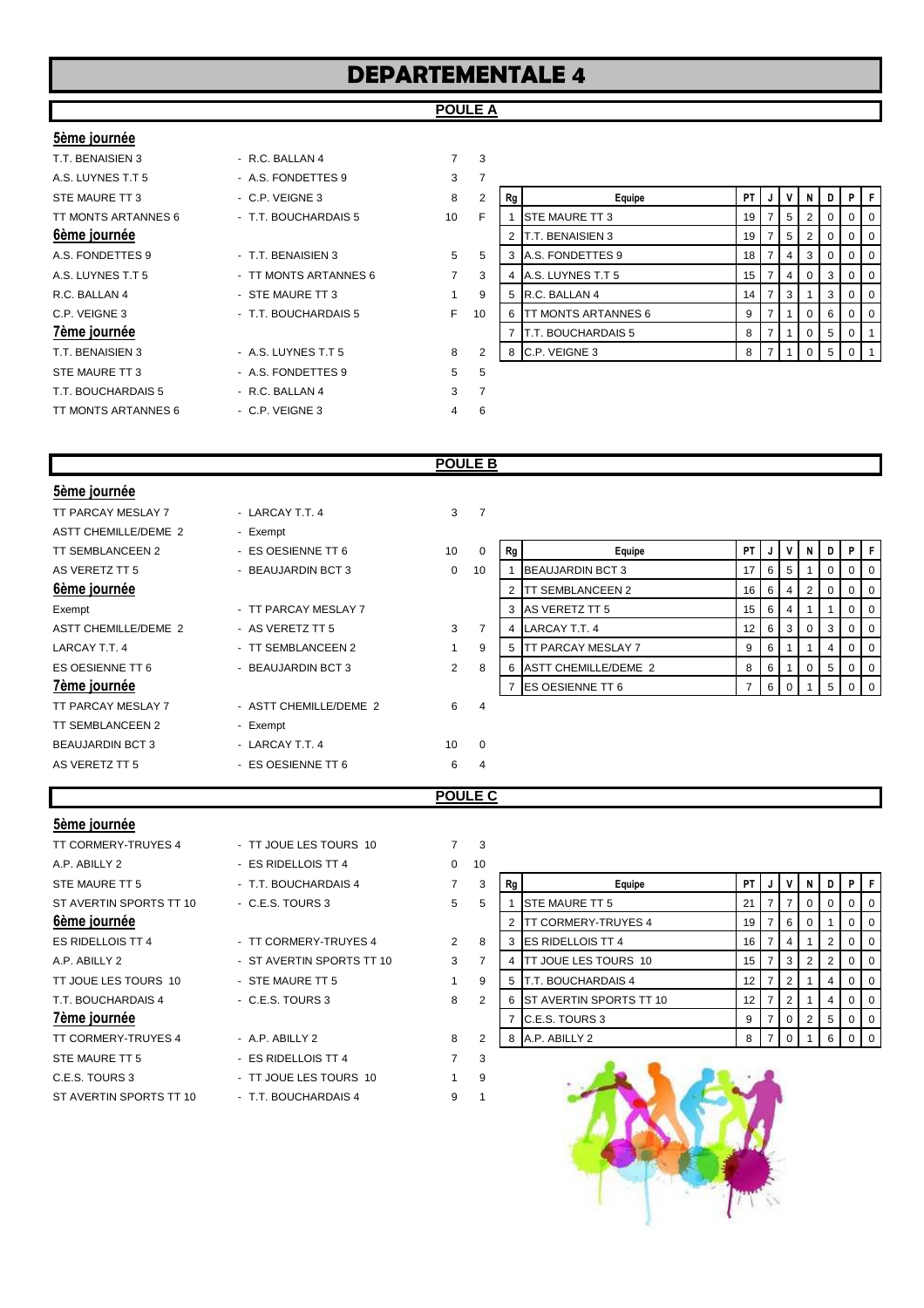### **POULE D**

| 5ème journée                                    |                                |                |                          |    |                              |           |   |                |                |                |    |  |
|-------------------------------------------------|--------------------------------|----------------|--------------------------|----|------------------------------|-----------|---|----------------|----------------|----------------|----|--|
| TT PARCAY MESLAY 6                              | - U.S. VERNOU 5                | 10             | $\overline{\phantom{0}}$ |    |                              |           |   |                |                |                |    |  |
| A.S.P.T.T. TOURS 1                              | - Exempt                       |                |                          |    |                              |           |   |                |                |                |    |  |
| A.T.T.ST ANTOINE DU ROCHER 2 - ES OESIENNE TT 5 |                                |                | 9                        | Rg | Equipe                       | <b>PT</b> |   | $\mathsf{V}$   | N.             | D I            | P. |  |
| <b>RS ST CYR/LOIRE 7</b>                        | - ASTT CHEMILLE/DEME 3         | $\Omega$       | 10                       |    | <b>ES OESIENNE TT 5</b>      | 16        | 6 | 5              | $\mathbf{0}$   |                |    |  |
| 6ème journée                                    |                                |                |                          |    | <b>TT PARCAY MESLAY 6</b>    | 16        | 6 | 5              | $\mathbf{0}$   |                |    |  |
| Exempt                                          | - TT PARCAY MESLAY 6           |                |                          | 3  | A.S.P.T.T. TOURS 1           | 15        | 6 | 4              |                |                |    |  |
| A.S.P.T.T. TOURS 1                              | - RS ST CYR/LOIRE 7            | 9              |                          | 4  | ASTT CHEMILLE/DEME 3         | 12        | 6 | $\mathbf{3}$   | $\overline{0}$ | 3 <sup>1</sup> | 0  |  |
| U.S. VERNOU 5                                   | - A.T.T.ST ANTOINE DU ROCHER 2 | 6              | 4                        | -5 | U.S. VERNOU 5                | 11        | 6 | $\overline{2}$ |                | 3 <sup>1</sup> |    |  |
| ES OESIENNE TT 5                                | - ASTT CHEMILLE/DEME 3         | 8              | 2                        |    | A.T.T.ST ANTOINE DU ROCHER 2 | 8         | 6 |                | $\mathbf{0}$   | 5 <sup>5</sup> |    |  |
| 7ème journée                                    |                                |                |                          |    | <b>RS ST CYR/LOIRE 7</b>     | 6         | 6 | $\overline{0}$ | $\Omega$       | 6              |    |  |
| TT PARCAY MESLAY 6                              | - A.S.P.T.T. TOURS 1           | $\overline{7}$ | 3                        |    |                              |           |   |                |                |                |    |  |
| A.T.T.ST ANTOINE DU ROCHER 2                    | - Exempt                       |                |                          |    |                              |           |   |                |                |                |    |  |
| ASTT CHEMILLE/DEME 3                            | - U.S. VERNOU 5                | 6              | $\overline{4}$           |    | $\gamma$                     |           |   |                |                |                |    |  |
| <b>RS ST CYR/LOIRE 7</b>                        | - ES OESIENNE TT 5             | $\Omega$       | 10                       |    |                              |           |   |                |                |                |    |  |
|                                                 |                                |                |                          |    |                              |           |   |                |                |                |    |  |

### **POULE E**

| 5ème journée               |                              |                 |                |    |                                    |    |   |                |                |                   |          |    |
|----------------------------|------------------------------|-----------------|----------------|----|------------------------------------|----|---|----------------|----------------|-------------------|----------|----|
| ES LA VILLE-AUX-DAMES TT 6 | - TT JOUE LES TOURS 11       | 10 <sup>1</sup> | $\Omega$       |    |                                    |    |   |                |                |                   |          |    |
| A.P. ABILLY 3              | - Exempt                     |                 |                |    |                                    |    |   |                |                |                   |          |    |
| A.S. FONDETTES 10          | - AS SAVONNIERES TT 2        | 8               | 2              | Rg | Equipe                             | PT |   | v              | N I            | $\cdot$ D $\cdot$ | PIF      |    |
| TT MONTS ARTANNES 7        | - T.T. METTRAY 2             | 9               |                |    | <b>IES LA VILLE-AUX-DAMES TT 6</b> | 17 | 6 | 5              |                | 0                 |          |    |
| 6ème journée               |                              |                 |                |    | 2 TT MONTS ARTANNES 7              | 16 | 6 | $\overline{4}$ | 2 <sup>1</sup> | $\mathbf{0}$      | 0        | -0 |
| Exempt                     | - ES LA VILLE-AUX-DAMES TT 6 |                 |                |    | 3 A.S. FONDETTES 10                | 14 | 6 | 3              | $2^{\circ}$    |                   | 0        |    |
| A.P. ABILLY 3              | - TT MONTS ARTANNES 7        | $\overline{4}$  | 6              |    | 4 A.P. ABILLY 3                    | 11 | 6 | 3              | $\overline{0}$ | 2                 | $\Omega$ |    |
| TT JOUE LES TOURS 11       | - A.S. FONDETTES 10          | $5^{\circ}$     | 5              | 5. | <b>ITT JOUE LES TOURS 11</b>       | 11 | 6 | 2              |                | 3                 |          |    |
| AS SAVONNIERES TT 2        | - T.T. METTRAY 2             | 9               |                |    | 6 AS SAVONNIERES TT 2              | 8  | 6 |                | $\overline{0}$ | 5                 | 0        | -0 |
| <b>7ème journée</b>        |                              |                 |                |    | <b>IT.T. METTRAY 2</b>             | 6  | 6 | $\overline{0}$ | $\Omega$       | 6                 |          |    |
| ES LA VILLE-AUX-DAMES TT 6 | - A.P. ABILLY 3              | 10              | E              |    |                                    |    |   |                |                |                   |          |    |
| A.S. FONDETTES 10          | - Exempt                     |                 |                |    |                                    |    |   |                |                |                   |          |    |
| T.T. METTRAY 2             | - TT JOUE LES TOURS 11       | 3               | $\overline{7}$ |    |                                    |    |   |                |                |                   |          |    |
| TT MONTS ARTANNES 7        | - AS SAVONNIERES TT 2        | 8               | 2              |    |                                    |    |   |                |                |                   |          |    |

| Rg | Equipe                     | РT | J | ν | N        | D              | Р | F        |
|----|----------------------------|----|---|---|----------|----------------|---|----------|
| 1  | ES LA VILLE-AUX-DAMES TT 6 | 17 | 6 | 5 |          | ი              | Ω | $\Omega$ |
| 2  | TT MONTS ARTANNES 7        | 16 | 6 | 4 | 2        | 0              |   |          |
| 3  | A.S. FONDETTES 10          | 14 | 6 | 3 | 2        |                |   | $\Omega$ |
| 4  | A.P. ABILLY 3              | 11 | 6 | 3 | $\Omega$ | $\overline{2}$ | O |          |
| 5  | TT JOUE LES TOURS 11       | 11 | 6 | 2 |          | 3              |   |          |
| 6  | AS SAVONNIERES TT 2        | 8  | 6 |   | ŋ        | 5              |   | $\Omega$ |
|    | T.T. METTRAY 2             | 6  | 6 |   |          | 6              |   |          |

**POULE F**

### **5ème journée**

| Exempt                       | - A.C. AMBOISE 4               |    |                |    |                               |           |     |                |                |   |   |  |
|------------------------------|--------------------------------|----|----------------|----|-------------------------------|-----------|-----|----------------|----------------|---|---|--|
| A.S.P.T.T. TOURS 2           | - ST AVERTIN SPORTS TT 8       | 8  | 2              |    |                               |           |     |                |                |   |   |  |
| A.T.T.ST ANTOINE DU ROCHER 3 | - PPC MARTINOIS 2              | 3  |                | Rg | Equipe                        | <b>PT</b> |     |                | N I            | D | P |  |
| U.S. VERNOU 4                | - A.S MONTLOUIS/LOIRE 3        | 3  | 7              |    | A.S.P.T.T. TOURS 2            | 18        | 6   | 6              |                |   |   |  |
| 6ème journée                 |                                |    |                |    | A.S MONTLOUIS/LOIRE 3         | 14        | -6  | $\overline{4}$ | $\overline{0}$ |   |   |  |
| ST AVERTIN SPORTS TT 8       | - Exempt                       |    |                |    | A.C. AMBOISE 4                | 14        | - 6 | 4              | 0 <sup>1</sup> |   |   |  |
| A.S.P.T.T. TOURS 2           | - U.S. VERNOU 4                | 6  | 4              |    | <b>ST AVERTIN SPORTS TT 8</b> | 10        | 6   |                |                |   |   |  |
| A.C. AMBOISE 4               | - A.T.T.ST ANTOINE DU ROCHER 3 | 8  | $\overline{2}$ |    | <b>PPC MARTINOIS 2</b>        | 10        | . 6 | 2              | $\overline{0}$ | 4 |   |  |
| PPC MARTINOIS 2              | - A.S MONTLOUIS/LOIRE 3        | 4  | 6              |    | A.T.T.ST ANTOINE DU ROCHER 3  | 10        | - 6 | 2              | 0              |   |   |  |
| 7ème journée                 |                                |    |                |    | U.S. VERNOU 4                 | 8         |     |                |                |   |   |  |
| Exempt                       | - A.S.P.T.T. TOURS 2           |    |                |    |                               |           |     |                |                |   |   |  |
| A.T.T.ST ANTOINE DU ROCHER 3 | - ST AVERTIN SPORTS TT 8       | 6  | 4              |    |                               |           |     |                |                |   |   |  |
| A.S MONTLOUIS/LOIRE 3        | - A.C. AMBOISE 4               | 10 | $\Omega$       |    |                               |           |     |                |                |   |   |  |
| U.S. VERNOU 4                | - PPC MARTINOIS 2              | 4  | 6              |    |                               |           |     |                |                |   |   |  |
|                              |                                |    |                |    |                               |           |     |                |                |   |   |  |

| ∠                       |    |                              |    |   |                |          |   |   |          |
|-------------------------|----|------------------------------|----|---|----------------|----------|---|---|----------|
| $\overline{7}$          | Rg | Equipe                       | PT |   | v              | N        | D | P | F        |
| $\overline{7}$          |    | A.S.P.T.T. TOURS 2           | 18 | 6 | 6              | 0        |   |   | 0        |
|                         | 2  | A.S MONTLOUIS/LOIRE 3        | 14 | 6 | 4              | $\Omega$ | 2 | 0 | 0        |
|                         | 3  | A.C. AMBOISE 4               | 14 | 6 | 4              | 0        | 2 | 0 | $\Omega$ |
| $\overline{\mathbf{4}}$ | 4  | ST AVERTIN SPORTS TT 8       | 10 | 6 | 2              | O        | 4 | O | O        |
| 2                       | 5  | <b>PPC MARTINOIS 2</b>       | 10 | 6 | $\overline{2}$ | 0        | 4 | O | 0        |
| 6                       | 6  | A.T.T.ST ANTOINE DU ROCHER 3 | 10 | 6 | 2              | 0        | 4 |   | $\Omega$ |
|                         |    | US VERNOU4                   | 8  | 6 |                |          | 5 |   |          |

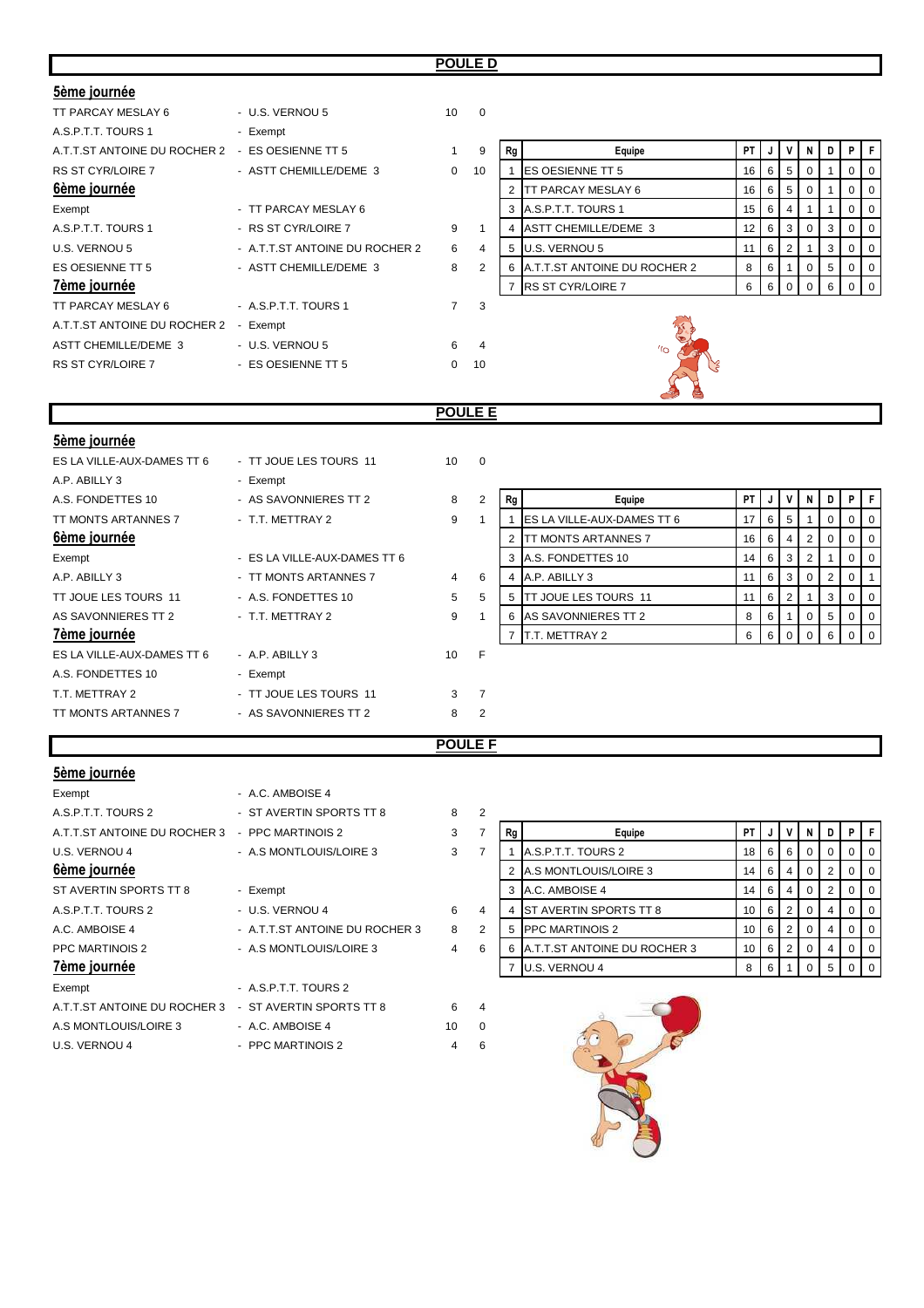### **POULE G**

| - R.C. BALLAN 5             | 3        | $\overline{7}$ |    |                           |                                                                                                                  |                |          |   |                                                                             |          |   |
|-----------------------------|----------|----------------|----|---------------------------|------------------------------------------------------------------------------------------------------------------|----------------|----------|---|-----------------------------------------------------------------------------|----------|---|
| - STE MAURE TT 4            | 2        | 8              |    |                           |                                                                                                                  |                |          |   |                                                                             |          |   |
| - T.T. BOUCHARDAIS 3        | 4        | 6              | Rg | Equipe                    | <b>PT</b>                                                                                                        | J              | v        |   | D                                                                           | PIF      |   |
| - LANGEAIS-CINQ MARS 6      | 3        | $\overline{7}$ |    | LANGEAIS-CINQ MARS 6      | 17                                                                                                               |                | 5        | 0 | 2                                                                           | 0        |   |
|                             |          |                |    |                           | 16                                                                                                               | 7              |          | 0 |                                                                             |          |   |
| - ASTT SORIGNY 2            | 10       | $\Omega$       |    | <b>STE MAURE TT 4</b>     | 16                                                                                                               |                | 4        |   | 2                                                                           |          |   |
| - U.S.E. AVOINE-BEAUMONT 2  | $\Omega$ | 10             |    | <b>ASTT SORIGNY 2</b>     | 15                                                                                                               |                | 4        |   | 3                                                                           | 0        |   |
| - U.S. CHAMBRAY-LES-TOURS 5 | 3        | $\overline{7}$ |    |                           | 15                                                                                                               |                | 4        |   | 3                                                                           | $\Omega$ | O |
| - LANGEAIS-CINQ MARS 6      | 3        | $\overline{7}$ |    | <b>T.T. BOUCHARDAIS 3</b> | 14                                                                                                               |                | 3        |   | 3                                                                           |          |   |
|                             |          |                |    |                           | 11                                                                                                               | $\overline{7}$ | 2        |   | 5                                                                           | $\Omega$ |   |
| - ES RIDELLOIS TT 5         | 6        | 4              | 8  |                           |                                                                                                                  | $\overline{7}$ | $\Omega$ | 0 |                                                                             |          |   |
| - STE MAURE TT 4            | 7        | 3              |    |                           |                                                                                                                  |                |          |   |                                                                             |          |   |
| - R.C. BALLAN 5             | 8        | $\overline{2}$ |    |                           |                                                                                                                  |                |          |   |                                                                             |          |   |
| - T.T. BOUCHARDAIS 3        | 8        | 2              |    |                           |                                                                                                                  |                |          |   |                                                                             |          |   |
|                             |          |                |    |                           | <b>U.S.E. AVOINE-BEAUMONT 2</b><br><b>U.S. CHAMBRAY-LES-TOURS 5</b><br>R.C. BALLAN 5<br><b>ES RIDELLOIS TT 5</b> |                |          |   | N I<br>5 <sup>5</sup><br>0 <sup>1</sup><br>0 <sup>1</sup><br>$\overline{0}$ |          |   |

| 8        |    |                           |    |   |                |          |   |          |          |
|----------|----|---------------------------|----|---|----------------|----------|---|----------|----------|
| 6        | Rg | Equipe                    | PT | J | ۷              | N        | D | P        |          |
| 7        |    | LANGEAIS-CINQ MARS 6      | 17 | 7 | 5              | $\Omega$ | 2 | 0        | O        |
|          | 2  | U.S.E. AVOINE-BEAUMONT 2  | 16 | 7 | 5              | $\Omega$ | 1 | 0        |          |
| $\Omega$ | 3  | <b>STE MAURE TT 4</b>     | 16 | 7 | 4              | 1        | 2 | 0        | 0        |
| 10       | 4  | <b>ASTT SORIGNY 2</b>     | 15 | 7 | 4              | $\Omega$ | 3 | 0        | O        |
| 7        | 5  | U.S. CHAMBRAY-LES-TOURS 5 | 15 | 7 | 4              | $\Omega$ | 3 | 0        | 0        |
| 7        | 6  | T.T. BOUCHARDAIS 3        | 14 | 7 | 3              | 1        | 3 | 0        | $\Omega$ |
|          | 7  | R.C. BALLAN 5             | 11 | 7 | $\overline{2}$ | $\Omega$ | 5 | $\Omega$ | $\Omega$ |
| 4        | 8  | <b>ES RIDELLOIS TT 5</b>  | 7  |   | 0              | $\Omega$ |   |          |          |

### **POULE H**

| 5ème journée           |                          |                |                |
|------------------------|--------------------------|----------------|----------------|
| ES OESIENNE TT 7       | - LARCAY T.T. 3          | $\Omega$       | 10             |
| A.S MONTLOUIS/LOIRE 2  | $-$ A.C. AMBOISE 6       | 10             | 0              |
| ST AVERTIN SPORTS TT 9 | - ATT AZAY/CHER 3        | 5              | 5              |
| U.S. VERNOU 6          | - US RENAUDINE TT 8      | 10             | 0              |
| 6ème journée           |                          |                |                |
| A.C. AMBOISE 6         | - ES OESIENNE TT 7       | 3              | $\overline{7}$ |
| A.S MONTLOUIS/LOIRE 2  | - U.S. VERNOU 6          | $\overline{7}$ | 3              |
| LARCAY T.T. 3          | - ST AVERTIN SPORTS TT 9 | 10             | 0              |
| ATT AZAY/CHER 3        | - US RENAUDINE TT 8      | 8              | $\overline{2}$ |
| <u>7ème journée</u>    |                          |                |                |
| ES OESIENNE TT 7       | - A.S MONTLOUIS/LOIRE 2  | $\Omega$       | 10             |
| ST AVERTIN SPORTS TT 9 | - A.C. AMBOISE 6         | 3              | $\overline{7}$ |
| US RENAUDINE TT 8      | - LARCAY T.T. 3          | $\Omega$       | 10             |
| U.S. VERNOU 6          | - ATT AZAY/CHER 3        | 5              | 5              |
|                        |                          |                |                |

| A.S MONTLOUIS/LOIRE 2  | - A.C. AMBOISE 6         | 10             | 0              |    |                                |    |   |   |     |     |
|------------------------|--------------------------|----------------|----------------|----|--------------------------------|----|---|---|-----|-----|
| ST AVERTIN SPORTS TT 9 | - ATT AZAY/CHER 3        | 5              | 5              | Rg | Equipe                         | PT |   |   | D I |     |
| U.S. VERNOU 6          | - US RENAUDINE TT 8      | 10             | 0              |    | LARCAY T.T. 3                  | 20 | 6 |   |     |     |
| 6ème journée           |                          |                |                |    | 2 A.S MONTLOUIS/LOIRE 2        | 20 | 6 |   |     |     |
| A.C. AMBOISE 6         | - ES OESIENNE TT 7       | 3              |                |    | 3 U.S. VERNOU 6                | 15 | 3 | 2 |     |     |
| A.S MONTLOUIS/LOIRE 2  | - U.S. VERNOU 6          | $\overline{7}$ | 3              |    | ATT AZAY/CHER 3                | 14 |   | 3 |     |     |
| LARCAY T.T. 3          | - ST AVERTIN SPORTS TT 9 | 10             | 0              |    | 5 <b>IES OESIENNE TT 7</b>     | 14 | 2 | 3 |     |     |
| ATT AZAY/CHER 3        | - US RENAUDINE TT 8      | 8              | $\overline{2}$ |    | 6 A.C. AMBOISE 6               | 11 | 2 |   | 5   |     |
| 7ème journée           |                          |                |                |    | <b>IST AVERTIN SPORTS TT 9</b> | 9  | 0 | 2 | 5   | IO. |
| ES OESIENNE TT 7       | - A.S MONTLOUIS/LOIRE 2  | 0              | 10             |    | 8 US RENAUDINE TT 8            | 9  |   |   | 6   |     |
|                        |                          |                |                |    |                                |    |   |   |     |     |



|--|

| 5ème journée               |                              |                |                |    |                                     |    |   |                |                |   |          |    |
|----------------------------|------------------------------|----------------|----------------|----|-------------------------------------|----|---|----------------|----------------|---|----------|----|
| P.L. PAUL BERT 3           | - A.C. AMBOISE 5             |                | $4\quad 6$     |    |                                     |    |   |                |                |   |          |    |
| Exempt                     | - U.S. CHAMBRAY-LES-TOURS 6  |                |                |    |                                     |    |   |                |                |   |          |    |
| <b>BEAUJARDIN BCT 4</b>    | - ATT AZAY/CHER 2            |                | 9              | Rg | Equipe                              | PT |   |                | N              |   | P I      |    |
| ES LA VILLE-AUX-DAMES TT 7 | - A.S.T.T. ESVRES 4          | $\overline{2}$ | 8              |    | ATT AZAY/CHER 2                     | 18 | 6 | 6              | $\overline{0}$ | 0 | 0        | -0 |
| 6ème journée               |                              |                |                |    | U.S. CHAMBRAY-LES-TOURS 6           | 16 | 6 | 5 <sup>5</sup> | $\overline{0}$ |   | $\Omega$ | O  |
| U.S. CHAMBRAY-LES-TOURS 6  | - P.L. PAUL BERT 3           | 6              | 4              |    | 3 A.C. AMBOISE 5                    | 14 | 6 | 4              | 0              | 2 | 0        | O  |
| Exempt                     | - ES LA VILLE-AUX-DAMES TT 7 |                |                |    | P.L. PAUL BERT 3                    | 11 | 6 | 2              |                | 3 | 0        | O  |
| A.C. AMBOISE 5             | - BEAUJARDIN BCT 4           | 9              |                |    | 5 BEAUJARDIN BCT 4                  | 11 | 6 | 2              |                | 3 | 0        |    |
| ATT AZAY/CHER 2            | - A.S.T.T. ESVRES 4          | 9              |                | 6  | A.S.T.T. ESVRES 4                   | 8  | 6 |                | $\overline{0}$ | 5 | 0        | O  |
| 7ème journée               |                              |                |                |    | 7 <b>ES LA VILLE-AUX-DAMES TT 7</b> | 6  | 6 | $\mathbf{0}$   | 0              | 6 |          |    |
| P.L. PAUL BERT 3           | - Exempt                     |                |                |    |                                     |    |   |                |                |   |          |    |
| <b>BEAUJARDIN BCT 4</b>    | - U.S. CHAMBRAY-LES-TOURS 6  | $3^{\circ}$    | $\overline{7}$ |    |                                     |    |   |                |                |   |          |    |
| A.S.T.T. ESVRES 4          | - A.C. AMBOISE 5             | $\mathbf{2}$   | 8              |    |                                     |    |   |                |                |   |          |    |
| ES LA VILLE-AUX-DAMES TT 7 | - ATT AZAY/CHER 2            | 0              | 10             |    |                                     |    |   |                |                |   |          |    |

| е хенірі                   | - U.S. CHAMBRAT-LES-TOURS 6  |   |   |    |                                  |                 |     |       |     |          |                |                |
|----------------------------|------------------------------|---|---|----|----------------------------------|-----------------|-----|-------|-----|----------|----------------|----------------|
| BEAUJARDIN BCT 4           | - ATT AZAY/CHER 2            |   | 9 | Rg | Equipe                           | PT.             |     | V I   | N   | D        | PIF            |                |
| ES LA VILLE-AUX-DAMES TT 7 | - A.S.T.T. ESVRES 4          |   | 8 |    | ATT AZAY/CHER 2                  | 18              | 6 I | l 6 I | - 0 | $\Omega$ | $01$ 0         |                |
| 6ème journée               |                              |   |   |    | U.S. CHAMBRAY-LES-TOURS 6        | 16 <sup>1</sup> |     | 6 5 1 |     |          |                | $\Omega$       |
| U.S. CHAMBRAY-LES-TOURS 6  | - P.L. PAUL BERT 3           | 6 | 4 |    | A.C. AMBOISE 5                   | 14              | 6 I | 4     |     |          | $01$ 0         |                |
| Exempt                     | - ES LA VILLE-AUX-DAMES TT 7 |   |   |    | <b>IP.L. PAUL BERT 3</b>         |                 | 6   |       |     | 3        |                | $\overline{0}$ |
| A.C. AMBOISE 5             | - BEAUJARDIN BCT 4           | 9 |   |    | 5 BEAUJARDIN BCT 4               |                 | 6 I |       |     | 3        |                | $01$ 0         |
| ATT AZAY/CHER 2            | - A.S.T.T. ESVRES 4          | 9 |   |    | A.S.T.T. ESVRES 4                |                 | 6   |       |     | 5        | 0 <sub>0</sub> |                |
| 7ème iournée               |                              |   |   |    | <b>ESIA VILLE-AUX-DAMES TT 7</b> |                 |     | 600   |     |          |                | $\Omega$       |



| × |  |
|---|--|
|   |  |
|   |  |
|   |  |
|   |  |
|   |  |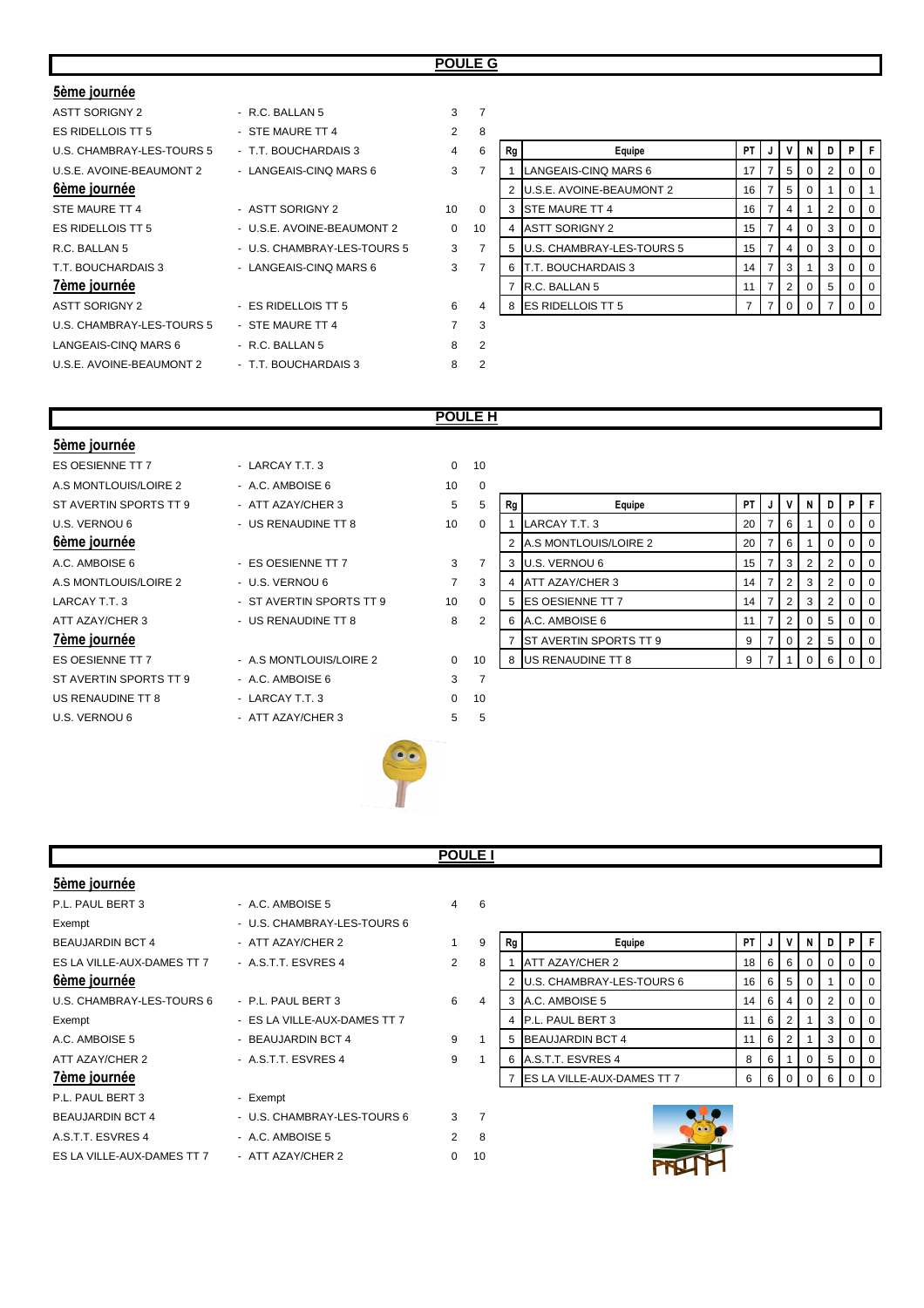| <b>DEPARTEMENTALE 5</b> |  |
|-------------------------|--|
|-------------------------|--|

| 5ème journée                |                               |   |                |
|-----------------------------|-------------------------------|---|----------------|
| AS VERETZ TT 6              | - US LA RICHE TT 4            | 6 | $\overline{4}$ |
| <b>ASTT CHEMILLE/DEME 4</b> | $-$ C.P. VEIGNE 4             | 3 | 7              |
| STE CATHERINE DE FIERBOIS 2 | - P.L. PAUL BERT 4            | 5 | 5              |
| LANGEAIS-CINO MARS 7        | - PPC MARTINOIS 3             | 9 | 1              |
| <u>6ème journée</u>         |                               |   |                |
| C.P. VEIGNE 4               | - AS VERETZ TT 6              | 9 | 1              |
| <b>ASTT CHEMILLE/DEME 4</b> | - LANGEAIS-CINO MARS 7        | 1 | 9              |
| US LA RICHE TT 4            | - STE CATHERINE DE FIERBOIS 2 | 5 | 5              |
| P.L. PAUL BERT 4            | - PPC MARTINOIS 3             | 4 | 6              |
|                             |                               |   |                |

AS VERETZ TT 6  $\overline{a}$  - ASTT CHEMILLE/DEME 4  $\overline{a}$  8 STE CATHERINE DE FIERBOIS 2 - C.P. VEIGNE 4 10 PPC MARTINOIS 3 - US LA RICHE TT 4 5 5 LANGEAIS-CINQ MARS 7 - P.L. PAUL BERT 4 6 4

| ASTT CHEMILLE/DEME 4        | $-$ C.P. VEIGNE 4             | 3              |   |    |                                     |                 |   |    |   |                |
|-----------------------------|-------------------------------|----------------|---|----|-------------------------------------|-----------------|---|----|---|----------------|
| STE CATHERINE DE FIERBOIS 2 | - P.L. PAUL BERT 4            | 5              | 5 | Rg | Equipe                              | PTIJ            |   | N  | D | PF             |
| LANGEAIS-CINQ MARS 7        | - PPC MARTINOIS 3             | 9              |   |    | LANGEAIS-CINQ MARS 7                | 19 I            | 6 | -0 |   | $0$   0        |
| 6ème journée                |                               |                |   |    | <b>ISTE CATHERINE DE FIERBOIS 2</b> |                 |   |    |   | 0   0          |
| C.P. VEIGNE 4               | - AS VERETZ TT 6              | 9              |   |    | <b>PPC MARTINOIS 3</b>              |                 | 4 |    |   | 0   0          |
| ASTT CHEMILLE/DEME 4        | - LANGEAIS-CINQ MARS 7        |                | 9 |    | US LA RICHE TT 4                    | 14 I            |   | 3  |   | $0$ 0          |
| US LA RICHE TT 4            | - STE CATHERINE DE FIERBOIS 2 | 5              | 5 |    | 5 C.P. VEIGNE 4                     | 13 <sub>1</sub> | 3 |    | 2 |                |
| P.L. PAUL BERT 4            | - PPC MARTINOIS 3             | $\overline{4}$ | 6 | 6  | AS VERETZ TT 6                      | 12 <sub>1</sub> |   |    | 4 | 0 <sup>1</sup> |
| 7ème journée                |                               |                |   |    | P.L. PAUL BERT 4                    |                 |   | 2  | 4 | $0\,$ l $0$    |
| AS VERETZ TT 6              | - ASTT CHEMILLE/DEME 4        | 8              | 2 | 8  | <b>ASTT CHEMILLE/DEME 4</b>         | 8               |   |    | 6 | $0$   0        |
| STE CATHERINE DE FIERBOIS 2 | $-$ C.P. VEIGNE 4             | 10             |   |    |                                     |                 |   |    |   |                |



0583 AP Abilly 3 (7j) - 0669 CP Veigné 4 (7j)

# **DEPARTEMENTALE 1 FEMININE**

### **POULE Unique**

| 2ème journée                   |                                  |   |           |    |                                |      |     |                |   |   |                |                  |
|--------------------------------|----------------------------------|---|-----------|----|--------------------------------|------|-----|----------------|---|---|----------------|------------------|
| ES VILLE AUX DAMES TT 2        | - Ent VILLE AUX DAMES / VEIGNE 1 | 0 | 10        | Rg | Equipe                         | PT I | J   |                |   | D | P              | F.               |
| ATT LANGEAIS-CINQ MARS 1       | - BEAUJARDIN BCT 1               | 0 | 10        |    | Ent VILLE AUX DAMES / VEIGNE 1 | 9    | 3   | 3              | 0 | 0 | 0              | $\overline{1}$ 0 |
| 3ème journée                   |                                  |   |           |    | <b>BEAUJARDIN BCT 1</b>        |      | 3   | $\overline{2}$ |   |   | 0              | $\overline{0}$   |
| Ent VILLE AUX DAMES / VEIGNE 1 | - BEAUJARDIN BCT 1               | 6 | 4         |    | ATT LANGEAIS-CINQ MARS 1       | 5    | 3   |                | 0 | 2 | 0 <sup>1</sup> | <b>0</b>         |
| ES VILLE AUX DAMES TT 2        | - ATT LANGEAIS-CINQ MARS 1       | 4 | 6         | 4  | ES VILLE AUX DAMES TT 2        | 3    | 3 I |                |   | 3 | 0              | $\overline{0}$   |
|                                |                                  | 0 | $\bullet$ |    |                                |      |     |                |   |   |                |                  |

## **POULE Unique**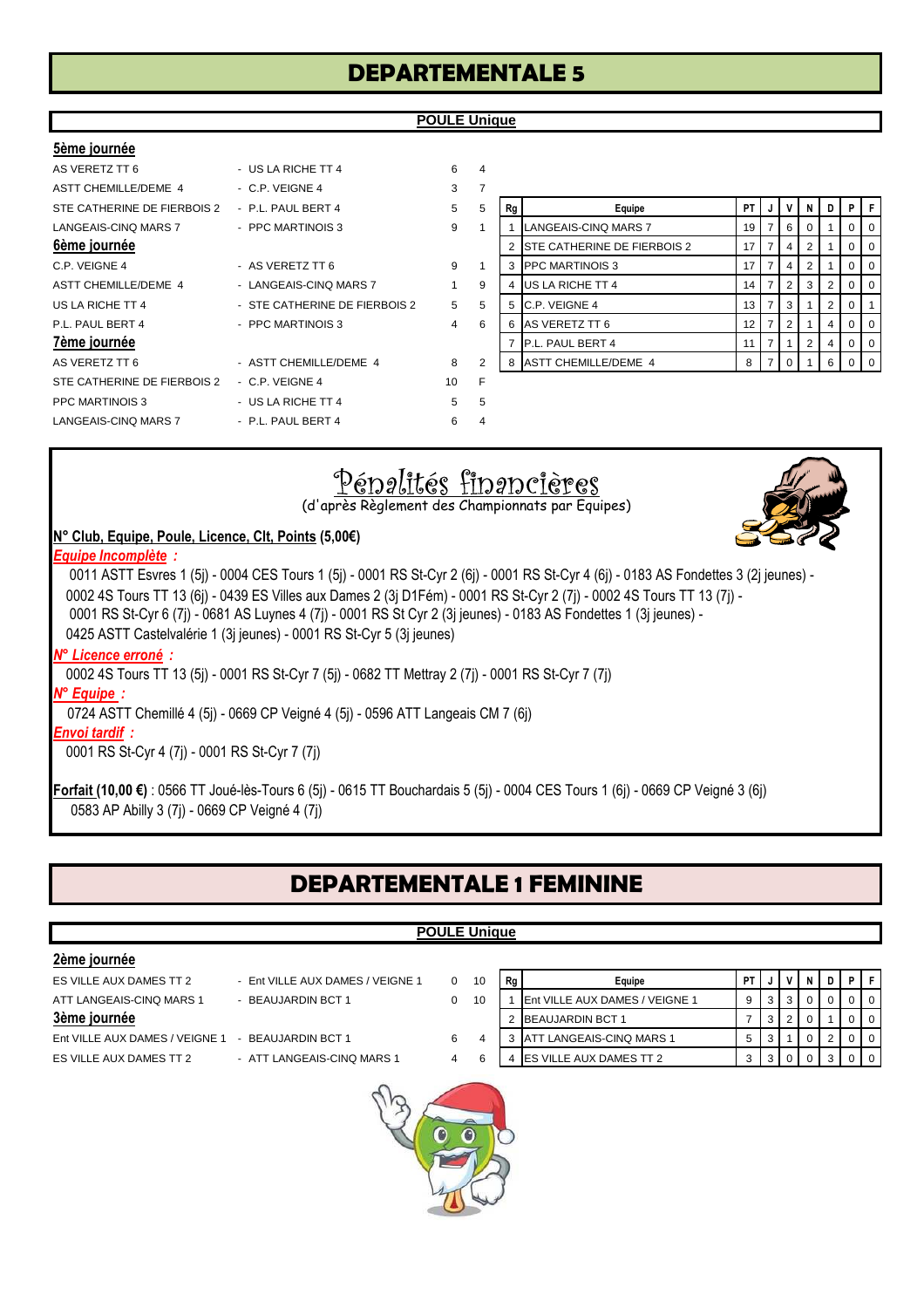# **DEPARTEMENTALE 1 VETERANS**

**POULE A**

| 2ème journée            |                        |    |                |                          |                          |                |                |   |                |   |          |             |                |
|-------------------------|------------------------|----|----------------|--------------------------|--------------------------|----------------|----------------|---|----------------|---|----------|-------------|----------------|
| P.L. PAUL BERT 1        | - A.S. FONDETTES 1     |    |                | Rg                       | Equipe                   | <b>PT</b>      | J              |   | V              | N | D        | P           | $\mathsf F$    |
| US RENAUDINE TT 1       | - TT ST GENOUPH 1      | 16 | 14             |                          | <b>TT ST GENOUPH 1</b>   | $\overline{7}$ | 3              |   | 2              | 0 |          | 0           | 0              |
| U.S. VERNOU 1           | - CS LA MEMBROLLE TT 1 | 17 | 13             | ۰.                       | <b>US RENAUDINE TT 1</b> | 7              | 3              |   |                | 2 | $\Omega$ | 0           | $\overline{0}$ |
| A.C. AMBOISE 1          | - Exempt               |    |                | 3                        | A.S. FONDETTES 1         | 5              | $\overline{2}$ | 1 |                |   | 0        | $\mathbf 0$ | $\overline{0}$ |
| 3ème journée            |                        |    |                | 4                        | U.S. VERNOU 1            | 4              | 2              |   |                | 0 |          | 0           | $\mathbf 0$    |
| A.S. FONDETTES 1        | - US RENAUDINE TT 1    | 15 | 15             | 5                        | A.C. AMBOISE 1           | 3              | $\overline{2}$ |   | 0              |   |          | 0           | $\mathbf 0$    |
| TT ST GENOUPH 1         | - U.S. VERNOU 1        | 19 | 11             |                          | CS LA MEMBROLLE TT 1     | 3              | $\overline{2}$ |   | $\mathbf 0$    |   |          | 0           | $\overline{0}$ |
| CS LA MEMBROLLE TT 1    | - Exempt               |    |                | $\overline{\phantom{a}}$ | P.L. PAUL BERT 1         | 3              | $\overline{2}$ |   | 0              |   |          | 0           | $\overline{0}$ |
| A.C. AMBOISE 1          | - P.L. PAUL BERT 1     | 15 | 15             |                          |                          |                |                |   |                |   |          |             |                |
|                         |                        |    |                |                          |                          |                |                |   |                |   |          |             |                |
|                         |                        |    |                |                          |                          |                |                |   |                |   |          |             |                |
|                         |                        |    | <b>POULE B</b> |                          |                          |                |                |   |                |   |          |             |                |
| <u>2ème journée</u>     |                        |    |                |                          |                          |                |                |   |                |   |          |             |                |
| <b>TT SEMBLANCEEN 1</b> | - ES OESIENNE TT 1     | 11 | 19             | Rg                       | Equipe                   | <b>PT</b>      |                |   | V              | N | D        | P           | F              |
| C.P. VEIGNE 1           | $-4S$ TOURS T.T. 1     |    |                |                          | <b>ES OESIENNE TT 1</b>  | 6              | $\overline{2}$ |   | $\overline{2}$ | 0 | $\Omega$ | 0           | 0              |
| R.C. BALLAN 1           | - CS LA MEMBROLLE TT 2 | 14 | 16             |                          | CS LA MEMBROLLE TT 2     | 6              | $\overline{2}$ |   | $\overline{2}$ | 0 | $\Omega$ | 0           | $\mathbf 0$    |
| Exempt                  | - Exempt               |    |                | 3                        | 4S TOURS T.T. 1          | 5              | $\overline{2}$ | 1 |                |   | $\Omega$ | 0           | $\mathbf 0$    |
| 3ème journée            |                        |    |                | 4                        | R.C. BALLAN 1            | 3              | 2              |   | 0              |   |          | 0           | $\overline{0}$ |
| ES OESIENNE TT 1        | - C.P. VEIGNE 1        | 19 | 11             | 5                        | <b>TT SEMBLANCEEN 1</b>  | $\overline{2}$ | $\overline{2}$ |   | 0              | 0 | 2        | 0           | $\overline{0}$ |
| 4S TOURS T.T. 1         | - R.C. BALLAN 1        | 15 | 15             | $\blacksquare$           | C.P. VEIGNE 1            | 2              | $\overline{2}$ |   | $\Omega$       | 0 | 2        | 0           | $\overline{0}$ |
| CS LA MEMBROLLE TT 2    | - Exempt               |    |                |                          |                          |                |                |   |                |   |          |             |                |

# **Championnat CORPORATIF**

### **DEPARTEMENTALE 1**

### **2ème journée**

Exempt - AS BANQUE POPULAIRE VF 1 AS BANQUE POPULAIRE VF 2 - A.S.P.T.T. TOURS 1 4 6

| Rg | Equipe                          | <b>PT</b>         |  | N |  |  |
|----|---------------------------------|-------------------|--|---|--|--|
|    | A.S.P.T.T. TOURS 1              | $\mathbf{\Omega}$ |  |   |  |  |
|    | <b>AS BANQUE POPULAIRE VF 1</b> | 3                 |  |   |  |  |
| ঽ  | AS BANQUE POPULAIRE VF 2        | C                 |  |   |  |  |

### **DEPARTEMENTALE 3**

### **2ème journée**

KAMI 1 **AS BANQUE POPULAIRE VF 3** 4 3 2 3 4 2 2 2 2 3 4 2 3 4 2 3 4 2 3 4 2 3 4 2 3 4 2 3 4 2 3 4 2 3 4 2 3 4 2 3 4 2 3 4 2 3 4 2 3 4  $\pm$ ASC CHEMINEAU 1 - A.S.C. B.N.P. TOURS 1 8 2 AS BANQUE POPULAIRE VF 4 - Exempt



|   | Rg | Equipe                   | РT |   |   | N | D | D |  |
|---|----|--------------------------|----|---|---|---|---|---|--|
| 5 |    | AS BANQUE POPULAIRE VF 3 | 4  | 2 | 0 | っ | O |   |  |
|   | -  | KAMI <sub>1</sub>        | 4  | 2 | 0 | 2 | 0 |   |  |
|   | 3  | A.S.C. B.N.P. TOURS 1    | 3  | 2 | 0 |   |   |   |  |
|   | -  | <b>ASC CHEMINEAU 1</b>   | 3  | 1 |   | 0 | 0 |   |  |
|   | 5  | AS BANQUE POPULAIRE VF 4 | 2  |   |   |   |   |   |  |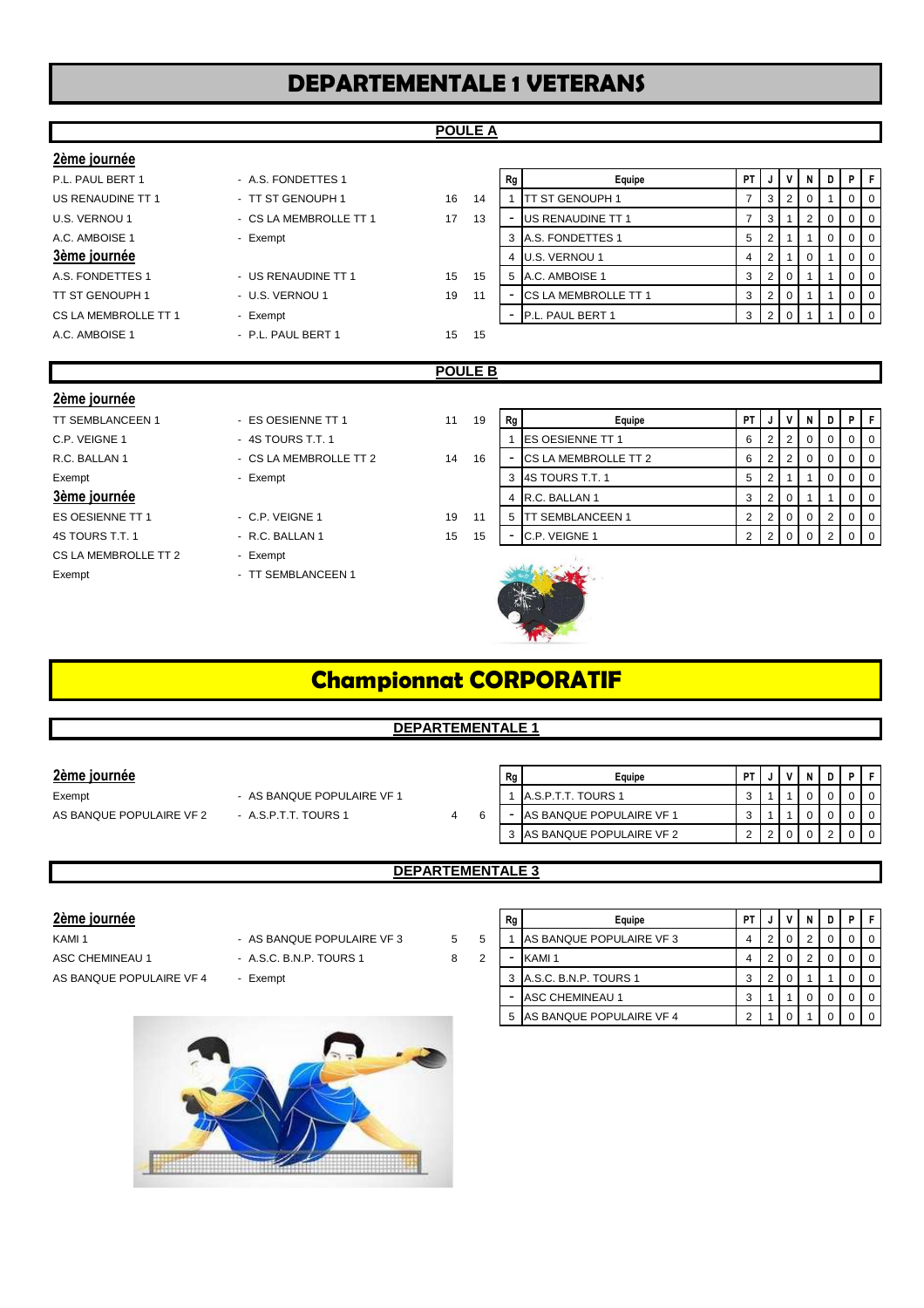# **EQUIPES JEUNES**

|                                                  |                                              | <b>Poule A</b>                 |                                                                            |                                                                                                                                                                                 |
|--------------------------------------------------|----------------------------------------------|--------------------------------|----------------------------------------------------------------------------|---------------------------------------------------------------------------------------------------------------------------------------------------------------------------------|
| 2ème journée                                     |                                              |                                |                                                                            |                                                                                                                                                                                 |
| ES OESIENNE TT 1                                 | - TT JOUE LES TOURS 1                        | 13<br>3                        | Rg<br>Equipe                                                               | P<br>$\mathsf F$<br>PT<br>V<br>N<br>D<br>J                                                                                                                                      |
| TT CHINONAIS 1                                   | - TT MONTS ARTANNES 1                        | 8<br>8                         | <b>TT MONTS ARTANNES 1</b><br>$\mathbf{1}$                                 | $\overline{3}$<br>$\mathbf 2$<br>$\pmb{0}$<br>$\overline{0}$<br>8<br>$\mathbf 0$<br>$\mathbf{1}$                                                                                |
| <b>3ème journée</b>                              |                                              |                                | <b>TT JOUE LES TOURS 1</b><br>2                                            | $\mathbf{3}$<br>$\overline{7}$<br>$\sqrt{2}$<br>$\mathbf 0$<br>$\overline{0}$<br>$\mathbf 0$<br>$\mathbf{1}$                                                                    |
| TT JOUE LES TOURS 1                              | - TT MONTS ARTANNES 1                        | 13<br>3                        | TT CHINONAIS 1<br>3                                                        | $\mathbf{3}$<br>6<br>$\mathbf 0$<br>$\mathbf{1}$<br>$\mathbf 0$<br>1<br>1                                                                                                       |
| ES OESIENNE TT 1                                 | - TT CHINONAIS 1                             | 12<br>4                        | ES OESIENNE TT 1<br>$\overline{4}$                                         | 3<br>3<br>3<br>$\Omega$<br>$\Omega$<br>$\Omega$<br>$\Omega$                                                                                                                     |
|                                                  |                                              |                                |                                                                            |                                                                                                                                                                                 |
|                                                  |                                              | <b>Poule B</b>                 |                                                                            |                                                                                                                                                                                 |
| 2ème journée                                     |                                              |                                |                                                                            |                                                                                                                                                                                 |
| RS ST CYR/LOIRE 1                                | - U.S.E. AVOINE-BEAUMONT 1                   | 5<br>11                        | Rg<br>Equipe                                                               | PT<br>D<br>P<br>$\mathsf F$<br>J<br>V<br>N                                                                                                                                      |
| US LA RICHE TT 1                                 | - A.S MONTLOUIS/LOIRE 1                      | 15<br>$\mathbf{1}$             | RS ST CYR/LOIRE 1<br>$\mathbf{1}$                                          | $\overline{3}$<br>$\mathsf 3$<br>9<br>$\mathbf 0$<br>$\mathbf 0$<br>$\mathbf 0$<br>$\overline{0}$                                                                               |
| <b>3ème journée</b>                              |                                              |                                | A.S MONTLOUIS/LOIRE 1<br>$\overline{2}$                                    | $\mathbf{3}$<br>$\sqrt{2}$<br>$\overline{7}$<br>$\overline{0}$<br>$\mathbf 0$<br>$\mathbf 0$<br>$\mathbf{1}$                                                                    |
| U.S.E. AVOINE-BEAUMONT 1                         | - A.S MONTLOUIS/LOIRE 1                      | 12<br>4                        | 3 U.S.E. AVOINE-BEAUMONT 1                                                 | 5<br>$\mathbf{3}$<br>$\overline{1}$<br>$\mathbf 0$<br>$\overline{2}$<br>$\mathbf 0$<br>$\mathbf 0$                                                                              |
| RS ST CYR/LOIRE 1                                | - US LA RICHE TT 1                           | 15<br>1                        | US LA RICHE TT 1<br>$\overline{4}$                                         | 3<br>3<br>$\Omega$<br>3<br>$\Omega$<br>$\Omega$<br>$\Omega$                                                                                                                     |
|                                                  |                                              | <b>Poule C</b>                 |                                                                            |                                                                                                                                                                                 |
|                                                  |                                              |                                |                                                                            |                                                                                                                                                                                 |
| 2ème journée                                     |                                              |                                |                                                                            |                                                                                                                                                                                 |
| TT CORMERY-TRUYES 1                              | - TT JOUE LES TOURS 2<br>- RS ST CYR/LOIRE 2 | 12<br>4                        | Equipe<br>Rg                                                               | PT<br>P<br>F<br>V<br>N<br>D<br>J<br>3<br>9<br>$\Omega$<br>$\Omega$                                                                                                              |
| 4S TOURS T.T. 1<br><b>3ème journée</b>           |                                              | 12<br>$\overline{4}$           | TT JOUE LES TOURS 2<br>$\overline{1}$<br>4S TOURS T.T. 1<br>$\overline{2}$ | 3<br>$\mathbf 0$<br>$\mathbf 0$<br>$\mathbf{3}$<br>$\overline{7}$<br>$\overline{2}$<br>$\mathbf 0$<br>$\mathbf 0$<br>$\mathbf 0$<br>1                                           |
| TT JOUE LES TOURS 2                              | - RS ST CYR/LOIRE 2                          | 13<br>3                        | RS ST CYR/LOIRE 2<br>3                                                     | 5<br>3<br>$\mathbf 0$<br>$\mathbf 0$<br>2<br>$\pmb{0}$<br>$\mathbf{1}$                                                                                                          |
| TT CORMERY-TRUYES 1                              | - 4S TOURS T.T. 1                            | 16<br>$\mathbf 0$              | TT CORMERY-TRUYES 1<br>$\overline{4}$                                      | 3<br>3<br>3<br>$\mathbf 0$<br>$\mathbf 0$<br>$\Omega$<br>$\mathbf 0$                                                                                                            |
|                                                  |                                              |                                |                                                                            |                                                                                                                                                                                 |
|                                                  |                                              | <b>Poule D</b>                 |                                                                            |                                                                                                                                                                                 |
| 2ème journée                                     |                                              |                                |                                                                            |                                                                                                                                                                                 |
| ES VILLE AUX DAMES TT 1                          | - TT JOUE LES TOURS 3                        | $\overline{2}$<br>14           | Equipe<br>Rg                                                               | P<br>$\mathsf{F}$<br>PT<br>V<br>J<br>N<br>D                                                                                                                                     |
| ES RIDELLOIS TT 1                                | - RS ST CYR/LOIRE 3                          | 10<br>6                        | RS ST CYR/LOIRE 3<br>$\mathbf{1}$                                          | 3<br>3<br>9<br>$\mathbf 0$<br>$\mathbf 0$<br>$\mathbf 0$<br>0                                                                                                                   |
| 3ème journée                                     |                                              |                                | TT JOUE LES TOURS 3<br>$\overline{2}$                                      | $\overline{7}$<br>$\sqrt{3}$<br>$\sqrt{2}$<br>$\mathbf 0$<br>$\mathbf 0$<br>0<br>1                                                                                              |
| TT JOUE LES TOURS 3                              | - RS ST CYR/LOIRE 3                          | 10<br>6                        | ES VILLE AUX DAMES TT 1<br>3                                               | $\overline{5}$<br>3<br>$\mathbf 0$<br>$\mathbf 0$<br>$\mathbf{1}$<br>$\mathbf 0$<br>2                                                                                           |
| ES VILLE AUX DAMES TT 1                          | - ES RIDELLOIS TT 1                          | 3<br>13                        | ES RIDELLOIS TT 1<br>$\overline{4}$                                        | 3<br>3<br>$\mathbf 0$<br>$\mathbf 0$<br>$\Omega$<br>3<br>$\mathbf 0$                                                                                                            |
|                                                  |                                              | <b>Poule E</b>                 |                                                                            |                                                                                                                                                                                 |
|                                                  |                                              |                                |                                                                            |                                                                                                                                                                                 |
| 2ème journée                                     |                                              |                                |                                                                            |                                                                                                                                                                                 |
| Entente LOCHES / GENILLE 1                       | - U.S. CHAMBRAY-LES-TOURS 1                  | 12<br>4                        | Rg<br>Equipe                                                               | PT  <br>P<br>F.<br>J<br>٧<br>N<br>D                                                                                                                                             |
| A.S. FONDETTES 1                                 | - TT MONTS ARTANNES 2                        | 3<br>13                        | U.S. CHAMBRAY-LES-TOURS 1<br>$\mathbf{1}$<br>A.S. FONDETTES 1<br>2         | 9<br>3<br>$\sqrt{3}$<br>$\mathbf 0$<br>$\mathbf 0$<br>0<br>$\mathbf 0$<br>$\mathbf 5$<br>$\mathbf{3}$<br>$\overline{1}$<br>$\overline{2}$<br>$\overline{0}$<br>$\mathbf 0$<br>0 |
| <b>3ème journée</b><br>U.S. CHAMBRAY-LES-TOURS 1 | - TT MONTS ARTANNES 2                        |                                | Entente LOCHES / GENILLE 1<br>3                                            | 3<br>5<br>$\mathbf 0$<br>$\mathbf 0$                                                                                                                                            |
| Entente LOCHES / GENILLE 1                       | - A.S. FONDETTES 1                           | 16<br>0<br>9<br>$\overline{7}$ | TT MONTS ARTANNES 2<br>$\overline{4}$                                      | $\overline{c}$<br>$\overline{1}$<br>0<br>3<br>$\overline{2}$<br>$\mathbf 0$<br>5<br>$\mathbf 0$<br>$\mathbf 0$<br>$\overline{1}$                                                |
|                                                  |                                              |                                |                                                                            |                                                                                                                                                                                 |
|                                                  |                                              | <b>Poule F</b>                 |                                                                            |                                                                                                                                                                                 |
| 2ème journée                                     |                                              |                                |                                                                            |                                                                                                                                                                                 |
| RS ST CYR/LOIRE 4                                | - 4S TOURS T.T. 2                            | 10<br>6                        | Equipe<br>Rg                                                               | P<br>PT<br>V<br>D<br>F<br>J<br>N                                                                                                                                                |
| US RENAUDINE TT 1                                | - TT CASTELVALERIE 1                         | 8<br>8                         | 4S TOURS T.T. 2<br>1                                                       | $\mathbf{3}$<br>$\mathbf{3}$<br>$\mathsf 0$<br>9<br>$\mathbf 0$<br>$\mathbf 0$<br>$\overline{0}$                                                                                |
| <u>3ème journée</u>                              |                                              |                                | US RENAUDINE TT 1<br>2                                                     | 6<br>$\mathbf{3}$<br>$\mathbf 0$<br>$\overline{1}$<br>$\mathbf{1}$<br>$\mathbf 0$<br>$\mathbf{1}$                                                                               |
| 4S TOURS T.T. 2                                  | - TT CASTELVALERIE 1                         | 5<br>11                        | 3 RS ST CYR/LOIRE 4                                                        | 5<br>3<br>2<br>$\mathbf 0$<br>0<br>0<br>$\mathbf{1}$                                                                                                                            |
| RS ST CYR/LOIRE 4                                | - US RENAUDINE TT 1                          | 5<br>11                        | TT CASTELVALERIE 1<br>$\overline{4}$                                       | 3<br>$\overline{2}$<br>$\mathbf 0$<br>4<br>0<br>0                                                                                                                               |
|                                                  |                                              |                                |                                                                            |                                                                                                                                                                                 |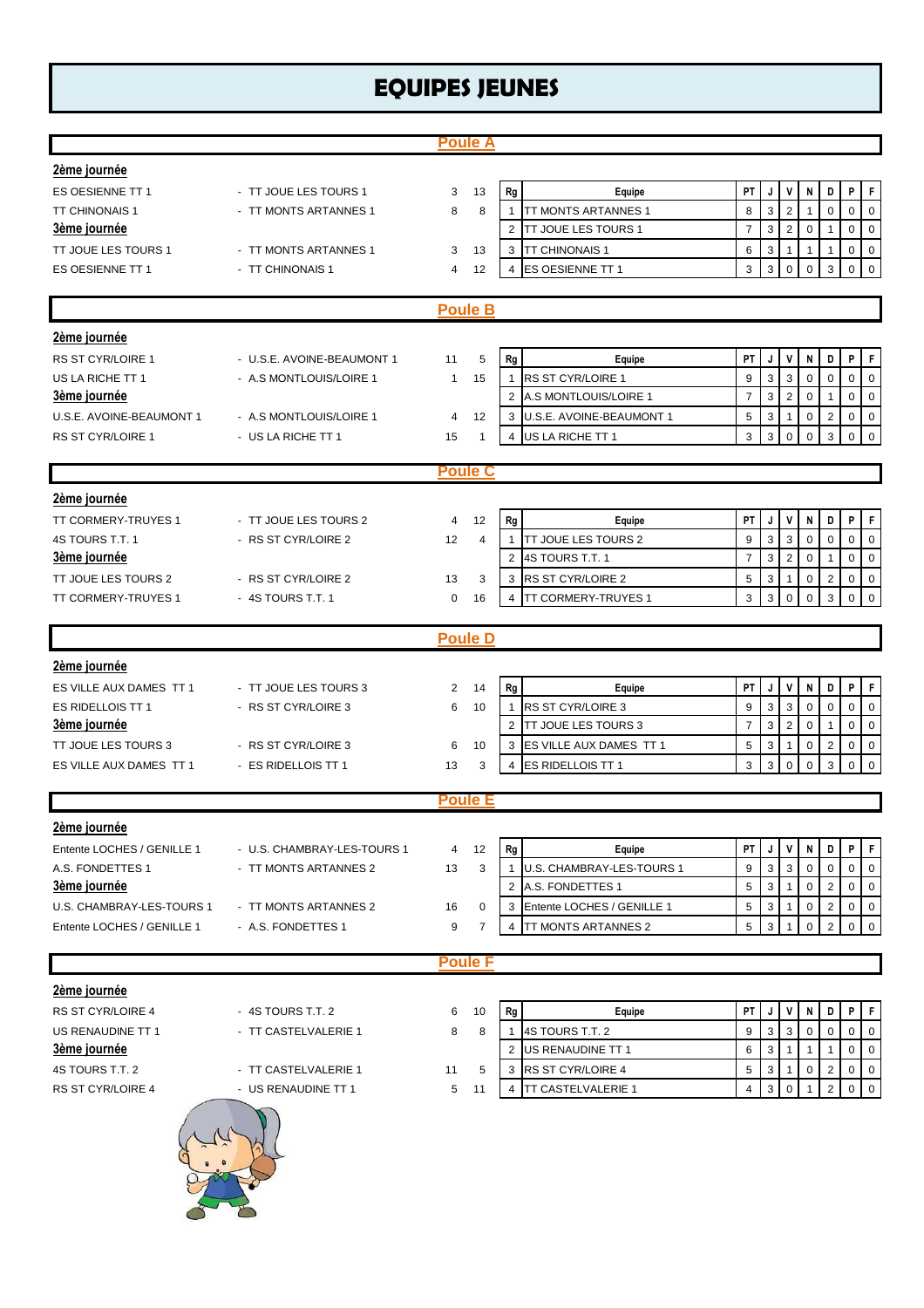|                           |                             | <b>Poule G</b>       |                                             |                                                                                                                |
|---------------------------|-----------------------------|----------------------|---------------------------------------------|----------------------------------------------------------------------------------------------------------------|
| 2ème journée              |                             |                      |                                             |                                                                                                                |
| <b>ES OESIENNE TT 2</b>   | - LARCAY T.T. 1             | $\overline{7}$<br>9  | Rg<br>Equipe                                | PT<br>P<br>J<br>V<br>N<br>D<br>F                                                                               |
| A.C. AMBOISE 1            | - 4S TOURS T.T. 3           | $\overline{7}$<br>9  | $\mathbf{1}$<br>4S TOURS T.T. 3             | $\mathbf{3}$<br>9<br>3<br>$\mathbf 0$<br>$\mathbf 0$<br>$\mathbf 0$<br>0                                       |
| 3ème journée              |                             |                      | A.C. AMBOISE 1<br>2                         | $\mathbf{3}$<br>$\overline{2}$<br>$\overline{7}$<br>$\mathbf 0$<br>$\mathbf 0$<br>$\mathbf 0$<br>1             |
| LARCAY T.T. 1             | - 4S TOURS T.T. 3           | 15<br>$\mathbf{1}$   | 3<br><b>ES OESIENNE TT 2</b>                | 5<br>3<br>$\overline{c}$<br>0<br>$\mathbf 0$<br>$\mathbf{1}$<br>$\mathbf 0$                                    |
| ES OESIENNE TT 2          | - A.C. AMBOISE 1            | 2<br>14              | LARCAY T.T. 1<br>$\overline{4}$             | 3<br>3<br>$\mathbf 0$<br>$\mathbf 0$<br>$\Omega$<br>3<br>$\mathbf 0$                                           |
|                           |                             |                      |                                             |                                                                                                                |
|                           |                             | <b>Poule H</b>       |                                             |                                                                                                                |
| 2ème journée              |                             |                      |                                             |                                                                                                                |
| ES VILLE AUX DAMES TT 2   | - TT JOUE LES TOURS 4       | 3<br>13              | Equipe<br>Rg                                | PT<br>P<br>F<br>J<br>۷<br>N<br>D                                                                               |
| TT BLERE V.C. 1           | - TT MONTS ARTANNES 3       | 10<br>6              | TT BLERE V.C. 1<br>$\mathbf{1}$             | 8<br>3<br>$\overline{2}$<br>0<br>$\mathbf 0$<br>$\mathbf 0$<br>1                                               |
| <b>3ème journée</b>       |                             |                      | TT MONTS ARTANNES 3<br>2                    | 3<br>$\overline{2}$<br>$\overline{7}$<br>0<br>$\mathbf 0$<br>0<br>1                                            |
| TT JOUE LES TOURS 4       | - TT MONTS ARTANNES 3       | 12<br>4              | 3<br>ES VILLE AUX DAMES TT 2                | 5<br>3<br>$\overline{\mathbf{c}}$<br>$\mathbf 0$<br>$\mathbf{1}$<br>0<br>0                                     |
| ES VILLE AUX DAMES TT 2   | - TT BLERE V.C. 1           | 5<br>11              | TT JOUE LES TOURS 4<br>4                    | 3<br>$\overline{2}$<br>$\mathbf 0$<br>4<br>$\mathbf 0$<br>$\mathbf 0$<br>1                                     |
|                           |                             |                      |                                             |                                                                                                                |
|                           |                             | <b>Poule</b> I       |                                             |                                                                                                                |
| 2ème journée              |                             |                      |                                             |                                                                                                                |
| CS MEMBROLLAIS TT 1       | - TT JOUE LES TOURS 5       | 6<br>12              | Equipe<br>Rg                                | PT.<br>V<br>P<br>F<br>J<br>N<br>D                                                                              |
| TT CHINONAIS 2            | - ST AVERTIN SPORTS TT 1    | $\mathbf{1}$<br>15   | ST AVERTIN SPORTS TT 1<br>$\mathbf{1}$      | 3<br>9<br>$\sqrt{3}$<br>0<br>$\mathbf 0$<br>$\mathbf 0$<br>0                                                   |
| 3ème journée              |                             |                      | TT JOUE LES TOURS 5<br>$\overline{2}$       | $\mathbf{3}$<br>$\mathbf 2$<br>$\overline{7}$<br>$\mathbf 0$<br>$\mathbf 0$<br>$\mathbf 0$<br>1                |
| TT JOUE LES TOURS 5       | - ST AVERTIN SPORTS TT 1    | 0<br>16              | <b>CS MEMBROLLAIS TT 1</b><br>3             | 3<br>$\overline{2}$<br>$\mathbf 0$<br>5<br>0<br>0<br>$\overline{1}$                                            |
| CS MEMBROLLAIS TT 1       | - TT CHINONAIS 2            | 12<br>6              | $\overline{4}$<br><b>TT CHINONAIS 2</b>     | 3<br>3<br>3<br>$\mathbf 0$<br>$\Omega$<br>0<br>$\Omega$                                                        |
|                           |                             |                      |                                             |                                                                                                                |
|                           |                             | <b>Poule J</b>       |                                             |                                                                                                                |
| 2ème journée              |                             |                      |                                             |                                                                                                                |
| TT CORMERY-TRUYES 2       | - A.S. FONDETTES 2          | 8<br>8               | Rg<br>Equipe                                | PT<br>P<br>F<br>V<br>D<br>J<br>N                                                                               |
| TT PARCAY MESLAY 1        | - ST AVERTIN SPORTS TT 2    | 5<br>13              | TT PARCAY MESLAY 1<br>$\mathbf{1}$          | 3<br>$\overline{2}$<br>8<br>$\mathbf 0$<br>$\mathbf 0$<br>0<br>1                                               |
| <b>3ème journée</b>       |                             |                      | TT CORMERY-TRUYES 2<br>2                    | 3<br>$\overline{7}$<br>$\overline{2}$<br>$\mathbf 0$<br>$\mathbf{1}$<br>0<br>0                                 |
| A.S. FONDETTES 2          | - ST AVERTIN SPORTS TT 2    | $\overline{7}$<br>9  | 3<br>ST AVERTIN SPORTS TT 2                 | 5<br>3<br>$\mathbf 0$<br>$\mathbf 0$<br>$\overline{2}$<br>$\mathbf 0$<br>$\mathbf{1}$                          |
| TT CORMERY-TRUYES 2       | - TT PARCAY MESLAY 1        | 8<br>8               | A.S. FONDETTES 2<br>$\overline{4}$          | $\overline{4}$<br>3<br>$\mathbf 0$<br>$\overline{2}$<br>$\mathbf 0$<br>0<br>1                                  |
|                           |                             | <b>Poule K</b>       |                                             |                                                                                                                |
| 2ème journée              |                             |                      |                                             |                                                                                                                |
| TTC du LOCHOIS 2          | - U.S. CHAMBRAY-LES-TOURS 2 | 0                    | Rg                                          | $\mathsf F$<br>P<br>PT<br>J<br>V<br>N<br>D                                                                     |
| A.C. AMBOISE 2            | - A.S MONTLOUIS/LOIRE 2     | 16<br>6<br>10        | Equipe<br>A.C. AMBOISE 2<br>$\mathbf{1}$    | 3<br>9<br>$\sqrt{3}$<br>$\mathbf 0$<br>0<br>0<br>$\mathbf 0$                                                   |
| 3ème journée              |                             |                      | U.S. CHAMBRAY-LES-TOURS 2<br>$\overline{2}$ | $\mathbf{3}$<br>$\overline{7}$<br>$\overline{2}$<br>$\mathbf 0$<br>$\mathbf 0$<br>$\mathbf{1}$<br>$\mathbf{0}$ |
| U.S. CHAMBRAY-LES-TOURS 2 | - A.S MONTLOUIS/LOIRE 2     | 11<br>5              | 3 A.S MONTLOUIS/LOIRE 2                     | $\mathbf{3}$<br>$\overline{2}$<br>$\overline{0}$<br>5<br>0<br>$\mathbf{0}$<br>$\mathbf{1}$                     |
| TTC du LOCHOIS 2          | - A.C. AMBOISE 2            | $\overline{2}$<br>14 | $\overline{4}$<br>TTC du LOCHOIS 2          | $\mathsf 0$<br>3<br>3<br>$\mathsf 0$<br>3<br>$\mathbf 0$<br>$\mathbf 0$                                        |
|                           |                             |                      |                                             |                                                                                                                |
|                           |                             | <b>Poule L</b>       |                                             |                                                                                                                |
| 2ème journée              |                             |                      |                                             |                                                                                                                |
| <b>ES RIDELLOIS TT 2</b>  | - AS SAVONNIERES TT 1       | $\overline{7}$<br>9  | Rg<br>Equipe                                | P<br> F <br>PT<br>V<br>D<br>J<br>N                                                                             |
| A.S. FONDETTES 3          | - RS ST CYR/LOIRE 5         | $\overline{2}$<br>14 | RS ST CYR/LOIRE 5<br>$\mathbf{1}$           | 3<br>$\overline{2}$<br>8<br>$\mathbf 0$<br>$\mathbf 0$<br>0<br>1                                               |
| <b>3ème journée</b>       |                             |                      | AS SAVONNIERES TT 1<br>2                    | $\mathbf{3}$<br>$\overline{2}$<br>8<br>$\overline{0}$<br>0<br>$\mathbf{0}$<br>1                                |
| AS SAVONNIERES TT 1       | - RS ST CYR/LOIRE 5         | 8<br>8               | 3<br><b>ES RIDELLOIS TT 2</b>               | 3<br>$\overline{0}$<br>5<br>$\mathbf 0$<br>$\overline{2}$<br>$\mathbf 0$<br>$\overline{1}$                     |
| ES RIDELLOIS TT 2         | - A.S. FONDETTES 3          | 10<br>6              | A.S. FONDETTES 3<br>$\overline{4}$          | 3<br>3<br>3<br>$\mathbf 0$<br>$\mathbf 0$<br>0<br>0                                                            |
|                           |                             |                      |                                             |                                                                                                                |
|                           |                             | <b>Poule M</b>       |                                             |                                                                                                                |
| 2ème journée              |                             |                      |                                             |                                                                                                                |
| TTC du LOCHOIS 3          | - 4S TOURS T.T. 4           | 0<br>16              | Rg<br>Equipe                                | PT<br>P<br>F<br>J<br>V<br>N<br>D                                                                               |
| A.S. LUYNES T.T 1         | - ATT LANGEAIS-CINQ MARS 1  | $\mathbf{1}$<br>15   | ATT LANGEAIS-CINQ MARS 1<br>$\mathbf{1}$    | $\mathbf{3}$<br>9<br>3<br>0<br>$\mathbf 0$<br>$\mathbf 0$<br>$\mathbf 0$                                       |
| <b>3ème journée</b>       |                             |                      | $\overline{2}$<br>4S TOURS T.T. 4           | $\mathbf{3}$<br>$\overline{7}$<br>$\overline{2}$<br>$\mathbf 0$<br>$\mathbf 0$<br>$\overline{0}$<br>1          |
| 4S TOURS T.T. 4           | - ATT LANGEAIS-CINQ MARS 1  | 4<br>12              | TTC du LOCHOIS 3<br>3                       | 5<br>$\mathbf{3}$<br>$\overline{c}$<br>$\mathbf{1}$<br>$\mathbf 0$<br>$\mathbf 0$<br>$\mathbf 0$               |
| TTC du LOCHOIS 3          | - A.S. LUYNES T.T 1         | 9<br>$\overline{7}$  | $\overline{4}$<br>A.S. LUYNES T.T 1         | $\mathbf{3}$<br>3<br>$\overline{0}$<br>3<br>$\overline{0}$<br>$\mathbf 0$<br>$\Omega$                          |